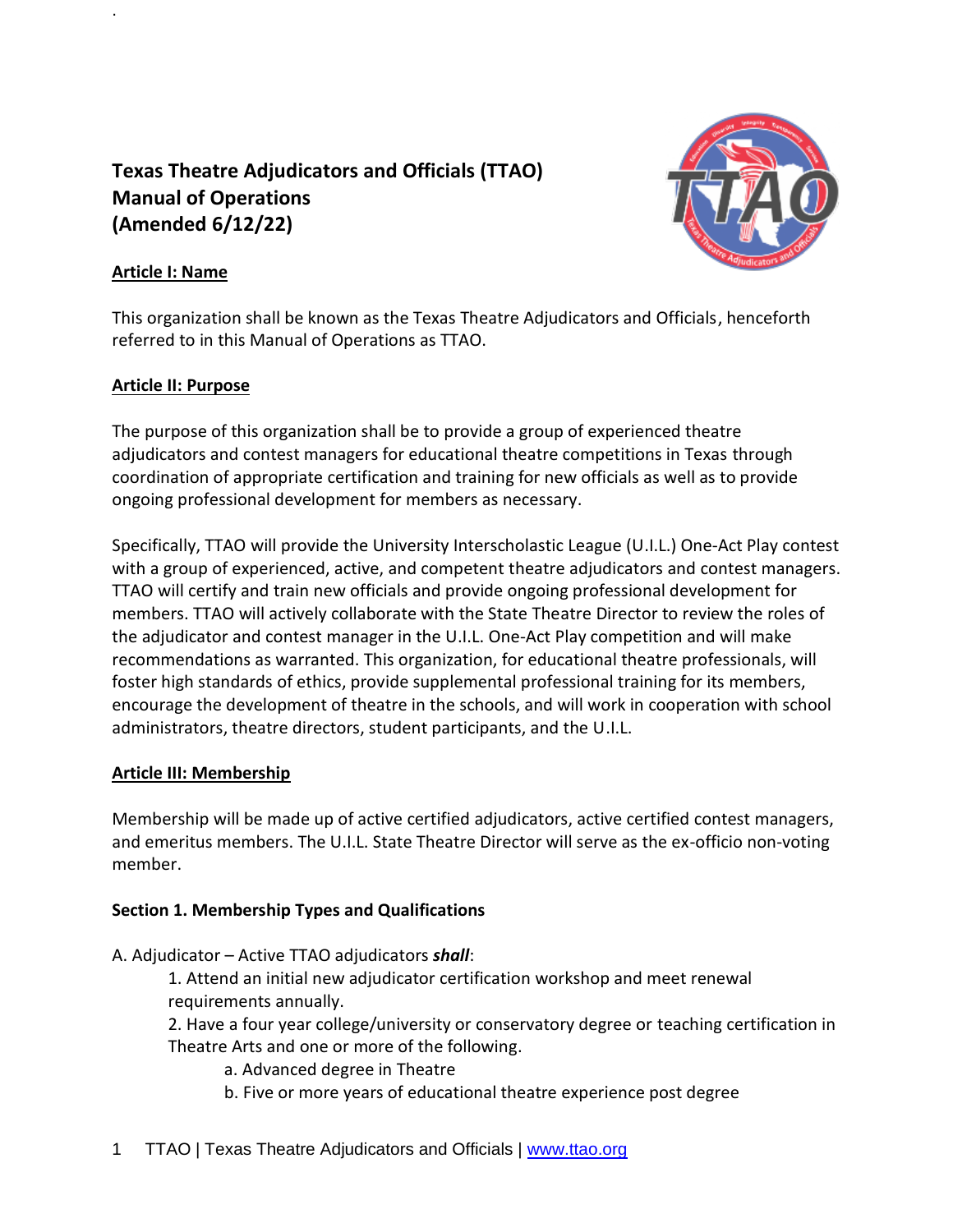c. Five or more years of professional theatre experience post degree Or, an adjudicator may possess an application that demonstrates satisfactory practical experience with the U.I.L. One-Act Play contest as determined by the Standards and Practices Committee.

3. Agree to become familiar with the rules of the One-Act Play contest as outlined in the most recent U.I.L. Handbook for One-Act Play.

4. Agree to serve as a single or panel adjudicator and abide by the guidelines for adjudicators in the U.I.L. Handbook for One-Act Play.

5. Pay annual TTAO dues as prescribed by the Board of Directors, complete the online renewal process, and provide an updated profile on or before December 31 of each year.

6. Participate in elections and organizational business in person or through digital correspondence as required.

7. Agree to follow the TTAO Code of Ethics and Professional Standards when serving as an official at a contest.

B. Contest Manager – Active TTAO contest managers *shall*:

1. Complete online contest manager certification requirements annually.

2. Agree to become familiar with the rules of the One-Act Play contest as outlined in the most recent U.I.L. Handbook for One-Act Play.

3. Pay annual TTAO dues as prescribed by the Board of Directors, complete the online renewal process, and provide an updated profile on or before December 31 of each year.

4. Participate in elections and organizational business in person or through digital correspondence as required.

5. Agree to follow the TTAO Code of Ethics and Professional Standards when serving as an official at a contest.

6. Complete a TTAO certified in-person contest management training before December 31, 2025. If a TTAO member fails to attend an in-person training before the deadline the member will lose their designation as a TTAO certified contest manager.

C. Emeritus – A retired contest manager or adjudicator may be awarded Emeritus status as a result of outstanding service to the organization. Emeritus members may participate in all aspects of TTAO business and serve in any capacity of leadership but will not be listed as active adjudicators or contest managers. Emeritus members are not required to pay annual dues. Should an Emeritus member choose to actively resume adjudication or contest management, dues would be reinstated, along with all other active adjudicator and/or contest manager requirements as outlined in this Manual of Operations.

# **Section 2. Membership Dues**

.

A. Annual Dues – The Board of Directors may set and change the amount of an initiation fee, if any, and the annual dues payable by TTAO by members. Annual dues are payable in advance of the first day of each fiscal year. As of the writing of this document, annual dues of \$50.00 must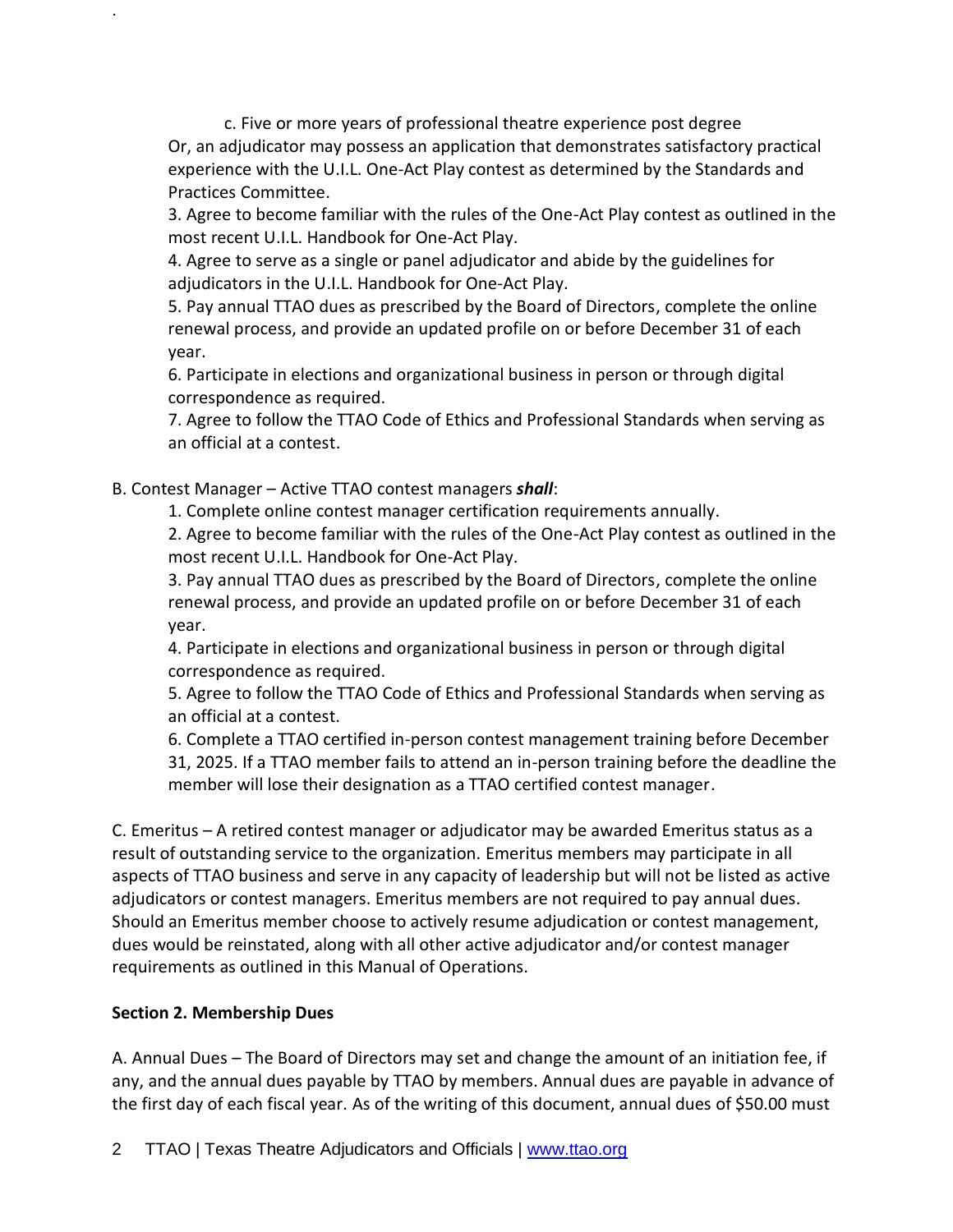be paid each year by December 31. Annual dues may be adjusted by recommendation of the Board of Directors.

B. Lifetime Dues – Members may choose to pay lifetime fees of \$500.00 at any time. Lifetime dues may be adjusted by recommendation of the Board of Directors.

# **Section 3. Adjudicator/Contest Manager Limitations**

.

A. Adjudicators shall accept only six official U.I.L. contests unless the State Theatre Director approves additional contests for just cause. A district's zone contests are considered one official contest. (Note: This maximum number of contests does not restrict the number of workshops, clinics, or festivals in which the adjudicator participates, and it does not include junior high/middle school contests, non-U.I.L. contests, or the U.I.L. State Meet.)

B. There are no limitations on the number of contests allowed for contest managers.

C. A contest manager shall not contact an adjudicator before August 15, or the official date as determined and allowed by U.I.L., about serving as a first judge at a zone or district contest. Furthermore, an adjudicator shall not discuss the possibility of serving as a first judge at a zone or district contest before that date.

D. A contest manager shall not contact an adjudicator before November 2, or the official date as determined and allowed by U.I.L., about serving as a second or third panel member for a zone or district contest. Furthermore, an adjudicator shall not discuss the possibility of serving as a second or third panel member for a zone or district contest before that date.

E. Adjudicators may not be involved in the production, direction, or critique of an official U.I.L. One-Act Play entry at the high school or middle school level.

F. A contest manager may not serve as the contest manager for a One-Act Play entry that they may adjudicate at a higher level for that year.

G. Failure to comply with the above limitations and guidelines will be considered an ethics violation and may result in suspension or removal from TTAO.

# **Section 4. Annual Renewal Process**

# A. TTAO Adjudicators

1. Annually, adjudicators are required to complete a renewal process that includes payment of dues, updating profile information, and providing contest availability. In addition, adjudicators may be required to acknowledge changes and/or reminders for One-Act Play policies and procedures through an online verification process.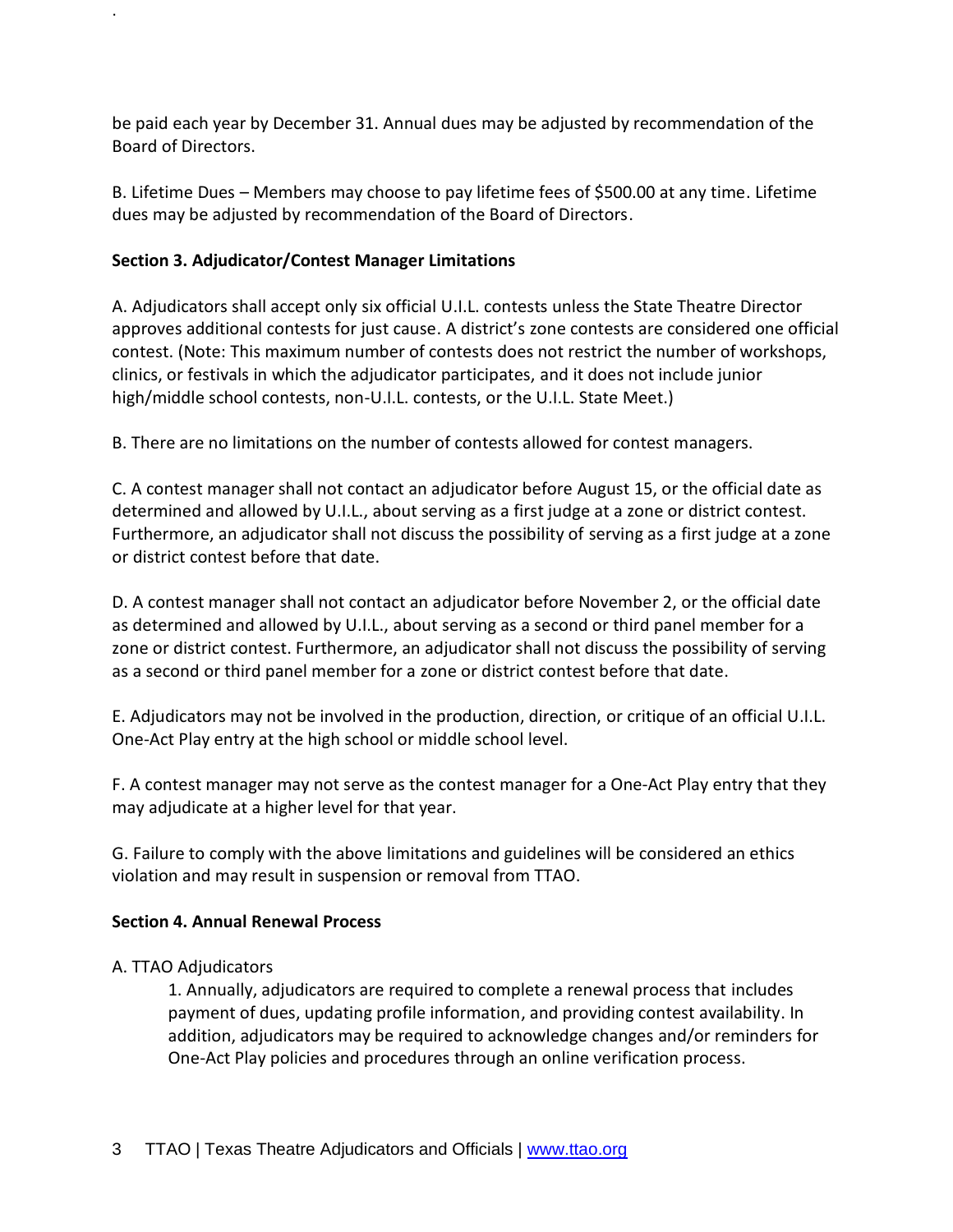2. The Board of Directors may require completion of an additional certification workshop for individuals adjudicating fewer than five contests in their first five years of certification.

3. May 1 through June 1 is the window for renewal to be considered for area, region, or state assignments each year.

4. If an adjudicator misses the renewal window, they may still pay dues and meet renewal requirements until December 31. If they have not renewed by December 31, they will be removed from the judging list and will have to reapply and recertify. 5. If an adjudicator would like to remain on the list, but not judge during a contest season, they must still pay dues and meet renewal requirements for that season to stay current. If they are a lifetime member, they must still meet renewal requirements, including accepting renewal statements and marking availability.

#### B. TTAO Contest Managers

.

1. Contest managers must complete an online certification annually to be recertified.

2. May 1 through June 1 is the window for renewal for TTAO contest managers.

3. If a TTAO contest manager misses the renewal window, they may still pay dues and meet renewal requirements until December 31 of the following year. If they have not renewed by December 31, they will be removed from the TTAO contest managers list.

#### **Section 5. Code of Ethics and Professional Standards**

Adjudicators and contest managers shall know and uphold all rules for One-Act Play competition as stated in the current editions of the U.I.L. Constitution and Contest Rules and current edition of the Handbook for One-Act Play published by the U.I.L. Failure to comply with TTAO's Code of Ethics and Professional Conduct will be considered an ethics violation and may result in range of penalties, including suspension or removal from TTAO.

# A. Adjudicators

1. Adjudicators shall be physically, emotionally, and mentally fit to discharge their duties at One-Act Play contests.

2. Adjudicators shall maintain an ethical code of conduct which will not impair or prejudice effectiveness as an adjudicator before, during, and immediately following competition dates.

3. Adjudicators shall honor all signed agreements, assignments, and duties as prescribed in writing by the contest manager. Prompt notification of the contest manager regarding emergency situations is required.

4. Adjudicators shall avoid any behavior that might be interpreted as favoritism by contest participants.

5. Adjudicators shall not negatively discuss other adjudicators or fellow panelists with directors or school officials. Such criticism of other adjudicators shall be made in writing through the Grievance Process of TTAO.

6. Adjudicators should use discretion by avoiding repeated judging in their immediate vicinity. Adjudicators shall not judge the same zone, district, bi-district, area, or region

4 TTAO | Texas Theatre Adjudicators and Officials | [www.ttao.org](http://www.ttao.org/)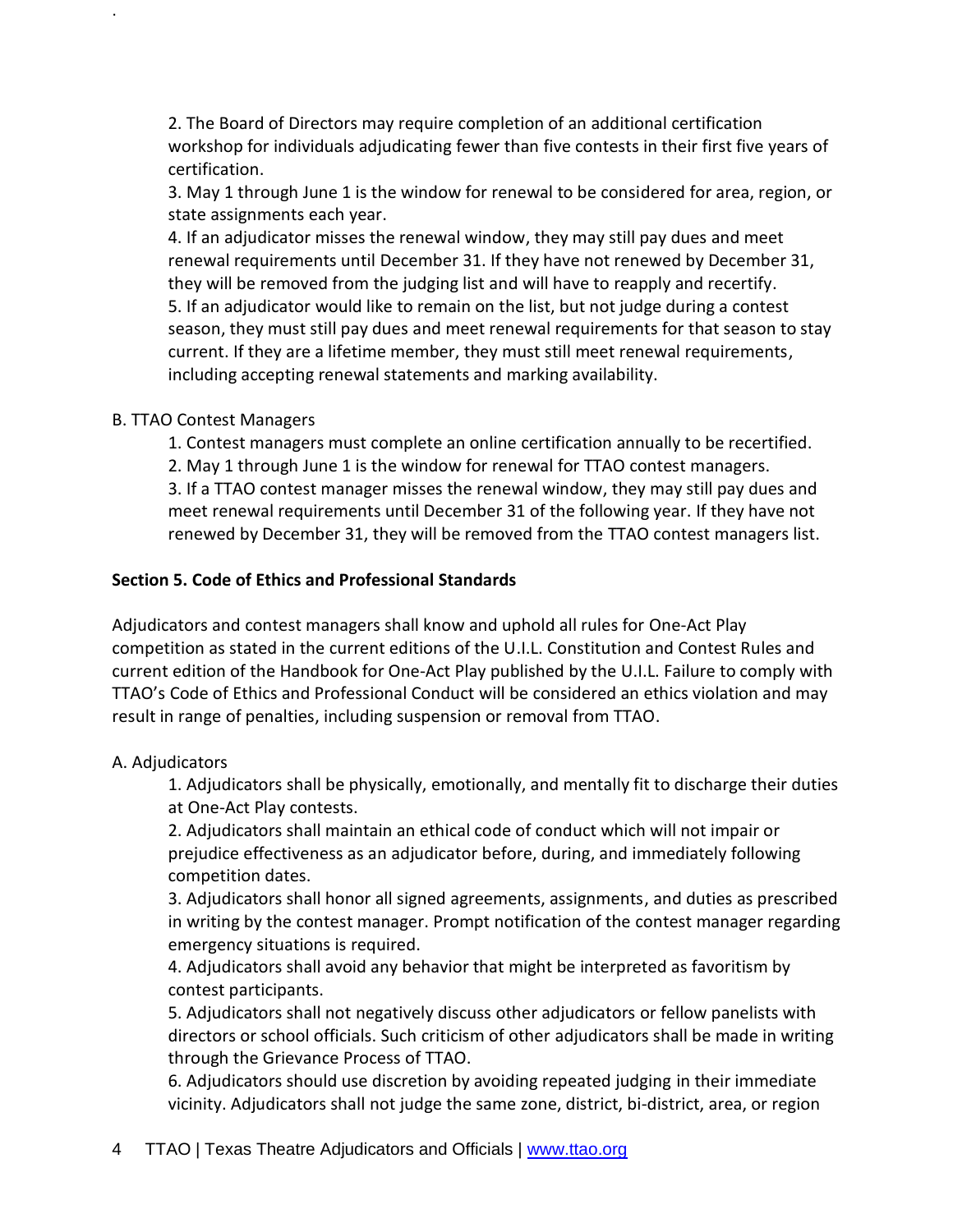contest more than two consecutive years, unless specifically requested by the U.I.L. State Theatre Director.

7. Adjudicators are expected to use discretion in accepting assignments at sites that would likely be considered a potential conflict of interest as defined in Article III Section 6 of this Manual of Operations.

8. Adjudicators shall present critiques and attendance should be open to anyone who wants to listen.

9. Adjudicators shall not announce or distribute the awards, serve as the timekeeper, perform any of the tasks of the contest manager, or become openly involved in interpreting the rules of the contest.

10. Adjudicators shall immediately correct mistakes.

11. Adjudicators shall not accept or solicit any gift, favor, service, or other benefit that could reasonably be construed to influence the adjudicator's discharge of assigned duties and responsibilities.

12. An adjudicator shall not confer with another member of the judging panel about the productions at the contest before they have made their independent decision.

13. An adjudicator shall not contact students from any production they have judged, unless contacting the student falls under their official duties for an institution of higher learning; this is not intended to limit recruitment.

14. Adjudicators shall not use social media to announce results from contests and should refrain from commenting on any contest that they have adjudicated or could possibly adjudicate in the future.

15. Adjudicators may not critique a One-Act Play entry in a festival, clinic, or contest or watch as an audience member any production that they may adjudicate in a future contest that year.

16. Adjudicators shall respect the confidentiality of information that is privileged or that if disclosed may needlessly injure individuals or schools.

17. Adjudicators shall only use TTAO Connect to accept agreements for official U.I.L. contests.

#### B. Contest Managers

.

1. Contest managers shall be physically, emotionally, and mentally fit to discharge their duties at One-Act Play contests.

2. Contest managers shall maintain an ethical code of conduct which will not impair or prejudice effectiveness as a contest manager before, during, and immediately following competition dates.

3. Contest Managers shall honor all agreements, assignments, and duties.

4. Contest managers shall not negatively discuss adjudicators with directors or school officials. Such criticism of adjudicators shall be made in writing through the Grievance Process of TTAO.

5. Contest managers are expected to use discretion in accepting assignments at sites that would likely be considered a violation of good common sense or a potential conflict of interest.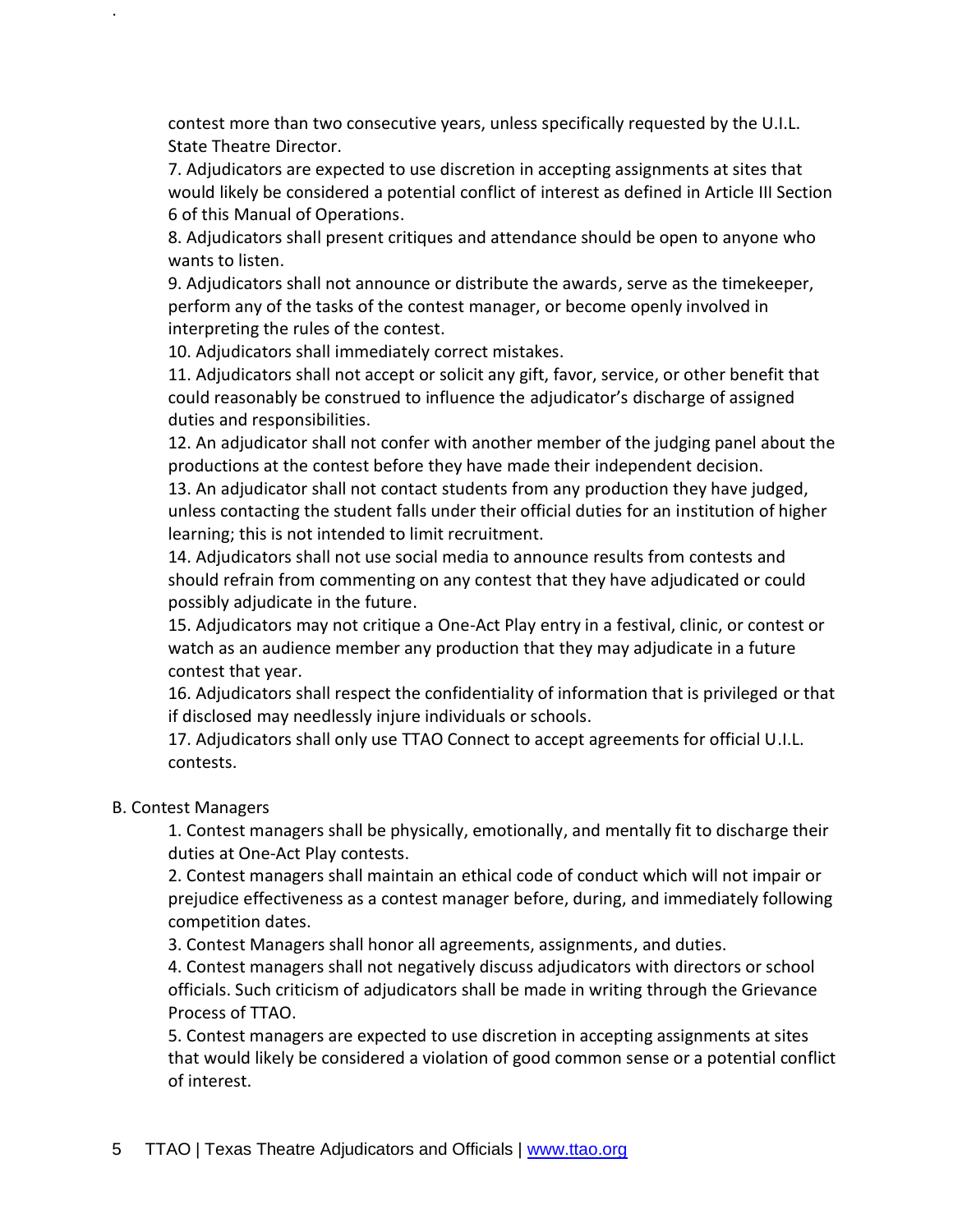6. Contest managers shall immediately correct mistakes. If a contest manager misreads or incorrectly gives awards, the contest manager should stop the process before the situation becomes more complicated. The contest manager should "speak up" and not wait. As well, mistakes discovered during critiques should be corrected.

7. Contest managers shall not accept or solicit any gift, favor, service, or other benefit that could reasonably be construed to influence the contest manager's discharge of assigned duties and responsibilities.

8. Contest managers shall uphold all rules for One-Act Play competition as stated in the current editions of the U.I.L. Constitution and Contest Rules and current edition of the Handbook for One-Act Play published by the U.I.L.

9. Contest managers shall be onsite and available during all rehearsals and performances, as well as during the directors' meeting.

10. Contest managers shall respect the confidentiality of information that is privileged or that if disclosed may needlessly injure individuals or schools.

11. Contest managers shall only use TTAO Connect to contract judges for official U.I.L. contests.

# **Section 6. Adjudicator's Conflict of Interest Policy**

.

TTAO adjudicators shall not accept a judging assignment at a contest that would cause a legitimate conflict of interest. TTAO considers the following to officially constitute an adjudicator conflict of interest for a One-Act Play contest:

1. The adjudicator has familial relations (by blood, marriage, or other legal arrangement, either current or previous) to any person directly associated with a participating school's company, directing team, or administration.\*

2. The adjudicator knowingly accepts money, gifts, favors, or bribes in exchange for preferential treatment of a contest production.

3. The adjudicator has worked on or viewed a school's specific production of a contest play in any capacity before judging it on the day of the contest.

4. The adjudicator judges a contest for which the school district of their current employment competes.

TTAO recognizes that some other activities in which an adjudicator engages, beyond the above outlined restrictions, could lead to a situation where students, school staff members, and/or the general public may wrongly perceive a potential conflict of interest on the adjudicator's part. An important note regarding conflicts of interest is that the perception of a potential conflict of interest does not in itself provide evidence of an actual conflict of interest or wrongdoing. Given the relatively small size of the educational theatre community in the state, as well as the collaborative nature of educational theatre in and of itself, it proves natural that interactions between judges and representatives from competing schools exist outside of the One-Act Play contest. As long as the above, declared restrictions have not been violated, TTAO does not view these other, outside relationships to constitute conflicts of interest on the adjudicator's part. Some examples that do not constitute a conflict of interest might include,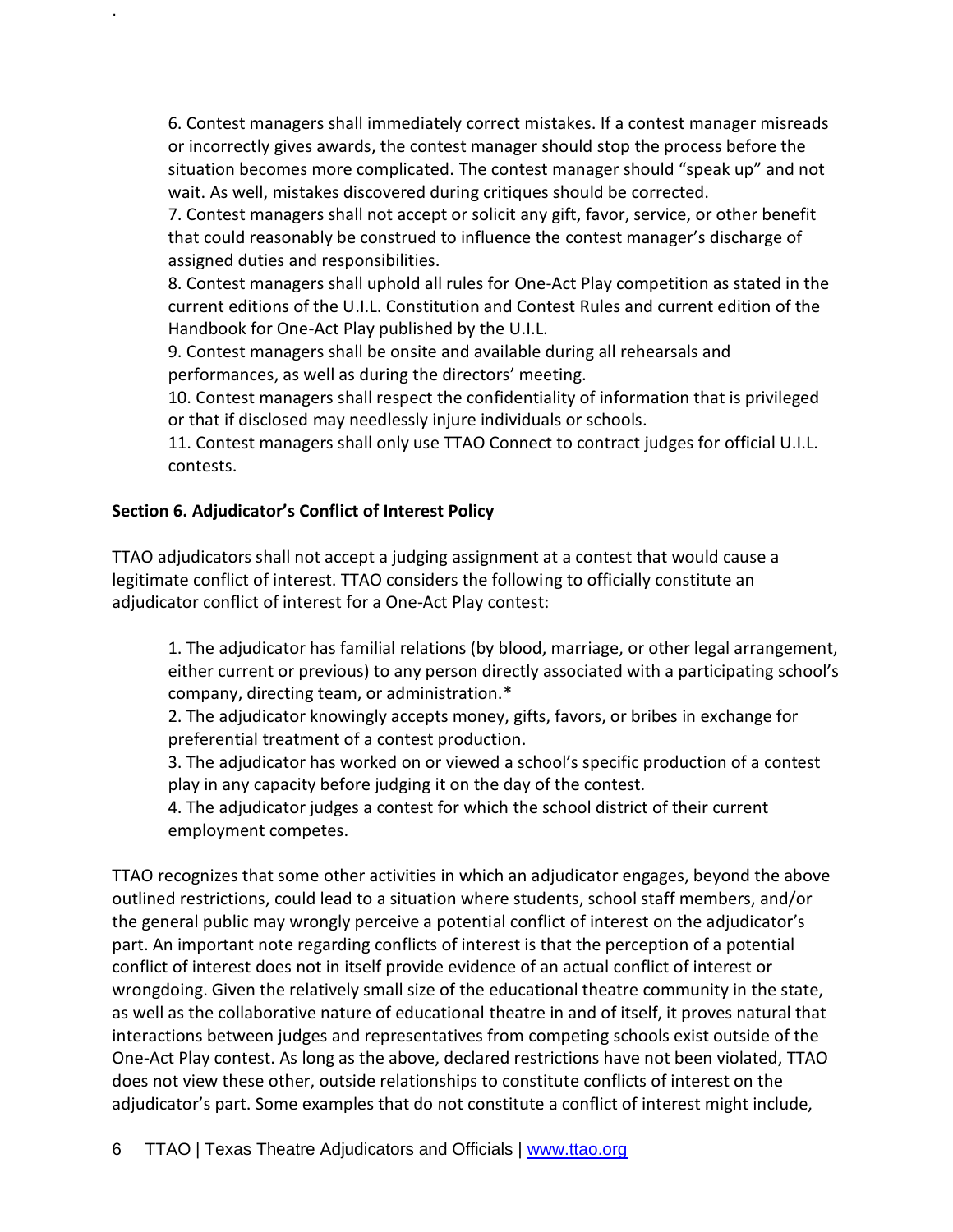but are not limited to, social relationships, former co-worker statuses, and/or other educational or organizational associations.

TTAO trusts its certified adjudicators as accomplished professionals with integrity who practice the highest ethical standards in One-Act Play adjudication. Thus, it is the responsibility of the adjudicator to immediately notify the U.I.L. State Theatre Director if any relationship exists that the adjudicator feels would impair their ability to fairly and impartially adjudicate an assigned and/or contracted contest.

**------------------------------------------------**

\*See more on affinity or consanguinity as defined in Government Code 573, Subchapter B.

# **Section 7. Grievance Process**

.

To afford members and concerned parties a platform to share concerns and grievances, TTAO has adopted a formal grievance policy. While TTAO respects the need for privacy and will keep matters confidential, the board will not accept any anonymous grievances.

# A. Discipline Grievance

1. Poor Performance or Unprofessional Behavior

a. Unless the President or President-Elect feels it is time sensitive, these submissions would be taken up by the Executive Committee at their next meeting.

b. If the President or President-Elect believes there is sufficient evidence of wrongdoing, they would gather any information needed and refer the grievance to the Executive Committee.

c. The official in question would then be made aware of the allegations against them and invited to give a formal written response due within one week of notification.

d. Any potentially discipline-based grievance would be brought before the Executive Committee, and with a majority vote, the committee can choose to take no action or choose from a range of discipline as outlined below.

e. Range of Discipline

(1) Level 1 – Take No Action. The grievance will be kept in the custodial care of the current President. If additional complaints are received, action may be taken at a later date.

(2) Level 2 – A private letter of reprimand will be sent to the adjudicator only and a copy kept in the custodial care of the current President. (3) Level 3 – If the issue is more serious and/or the member has shown a pattern of Level 2 behavior, a Level 3 penalty may include the following. (Note that the below are meant to be examples and not limitations of prospective disciplinary actions.)

> (a) Probationary period of up to three years and may include any reasonable conditions which, if not fulfilled, may result in a more stringent penalty.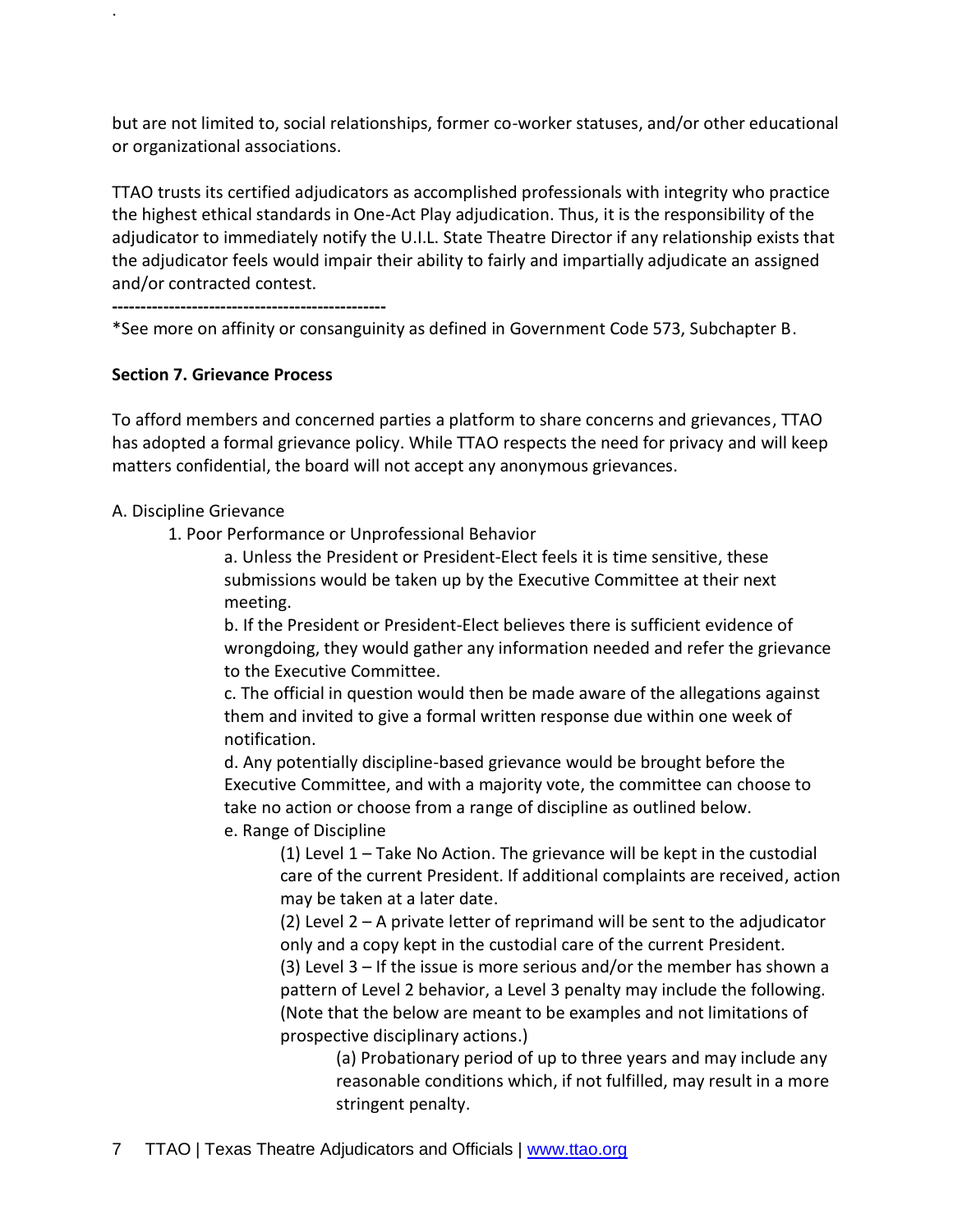(b) Removal from Area/Region/State Recommended List.

(c) Requiring the member to go through the certification process again or other professional development.

(d) Any other reasonable penalty short of expulsion that the committee chooses.

(4) Level 4 – If the investigation results show a complaint is of a serious nature (this could also include repeated complaints of Level 2 or Level 3 violations or failure to complete a probationary period or actions taken), the member can be expelled from TTAO membership.

f. After adjudicating the issue and determining the course of action, the Executive Committee would respond to the initial submitter – if the submitter be a member of TTAO in good standing – with an update of whether action had been taken, but not the specific nature of the action.

B. Non-Discipline Grievance – Issues, Concerns, Recommendations

1. If a non-discipline submission is from member in good standing, then it is automatically put on the Standards and Practices Committee agenda for their next meeting. The President-Elect must provide a written response to the original submitter within thirty days of decision to take any action.

2. If a non-discipline submission is from a non-member, the President-Elect will determine whether or not to include the issue on the Standards and Practices Agenda during their next meeting.

C. Appeals Process – In order to allow for due process, if action has been taken against a member, they may appeal that decision up to two times. Only members who have had action taken against them by the Executive Committee may appeal.

1. First Appeal

.

a. The member has seven days from being notified of any action taken against them to appeal the decision of the Executive Committee. If the decision is appealed, the TTAO board would adjudicate the appeal at their next scheduled meeting.

b. The President would preside over the appeal and provide the board with the relevant information to adjudicate the appeal.

c. The member appealing may submit a letter or appear before the board in person.

d. A majority vote of the full board may uphold the decision with the possibility of changing the range of discipline or reverse the decision.

e. The member who has appealed would be notified within seven days of the board's decision.

f. If the member does not appeal, the accuser would be notified within thirty days that action was taken.

2. Final Appeal

a. The member has seven days from being notified of any action taken against them to appeal the decision by the TTAO board. If the member appeals the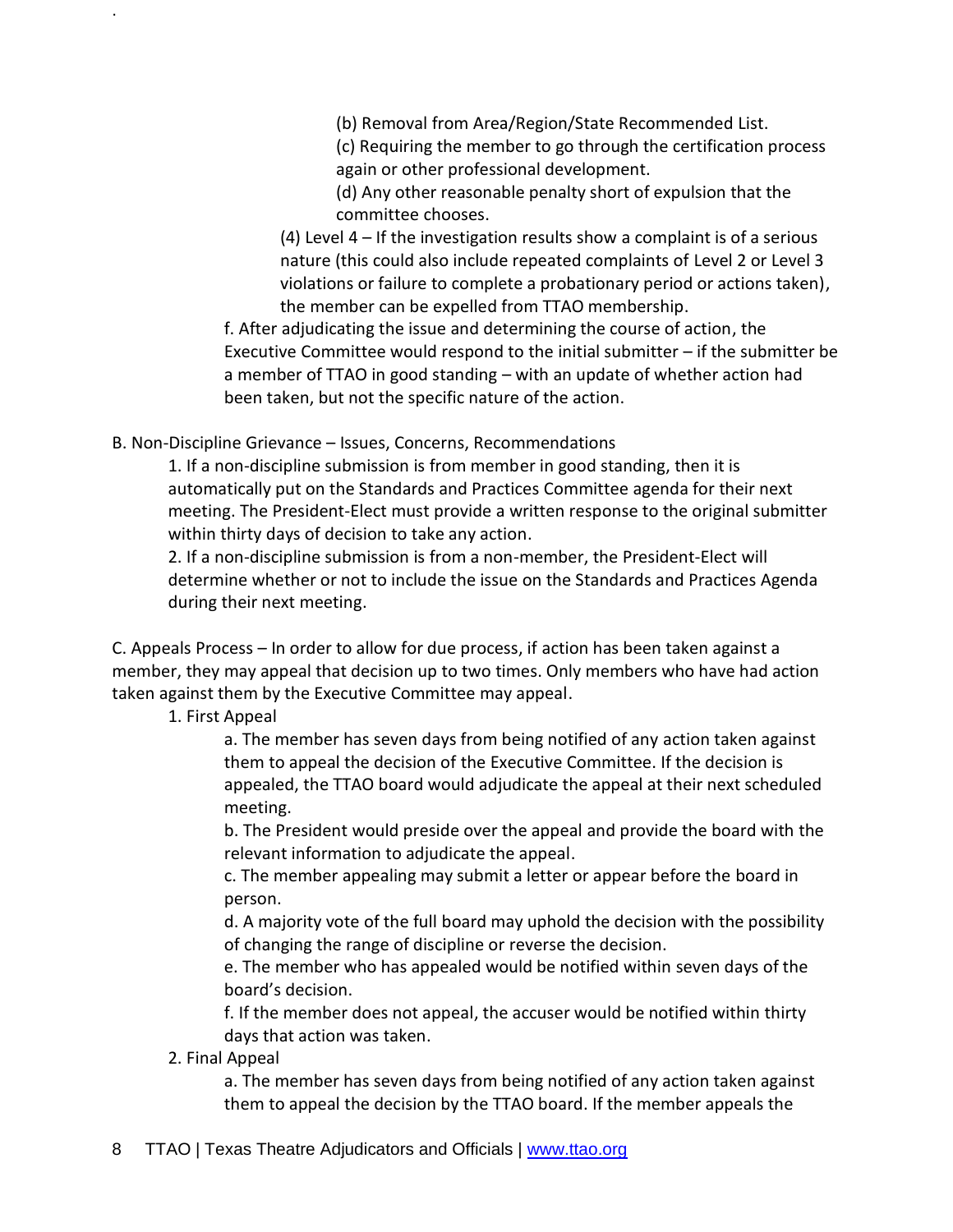decision of the board of TTAO, then the Standards and Practices Committee would adjudicate the appeal at their next scheduled meeting.

b. The President-Elect would preside over the appeal and would provide the Standards and Practices Committee with the relevant information to adjudicate the appeal.

c. A majority vote of the Standards and Practices Committee may uphold the decision with the possibility of changing the range of discipline or reverse the decision.

d. The member who has appealed would be notified within seven days of the Standards and Practices Committee's decision.

e. The accuser would be notified within thirty days that action was taken.

f. The decision of the Standards and Practices Committee is final. There is no avenue to appeal the decision after it has been made.

# **Section 8. Suspension and Removal**

# A. Adjudicators

.

1. On the rare occasion that an adjudicator habitually fails to complete online requirements, or does not comply with outlined limitations and expectations, or is found in violation of TTAO's Code of Ethics and Professional Standards, or demonstrates a pattern of unsatisfactory evaluations, that member may be suspended and will be notified of his or her status by July 1.

2. Suspended adjudicators will be given a specific growth plan and must complete an additional certification workshop.

3. Failure to meet the goals of the prescribed growth plan will result in the revocation of certification and removal from the adjudicators list.

# B. Contest Managers

1. On the rare occasion that a contest manager fails to complete online requirements, or does not comply with outlined limitations and expectations, or is found in violation of TTAO's Code of Ethics and Professional Standards, or receives evaluations indicating non-compliance with U.I.L. rules, that member may be suspended and will be notified of their status by July 1.

2. Suspended contest managers will be given a specific growth plan and must complete an additional live certification workshop.

3. Failure to meet the goals of the prescribed growth plan will result in the revocation of membership and notification to UIL.

# **Section 9. Payment Issues Process**

TTAO has created a step-by-step process for officials to deal with issues relating to nonpayment.

A. If an adjudicator is not paid after thirty days or not paid in full, they should contact the contest manager.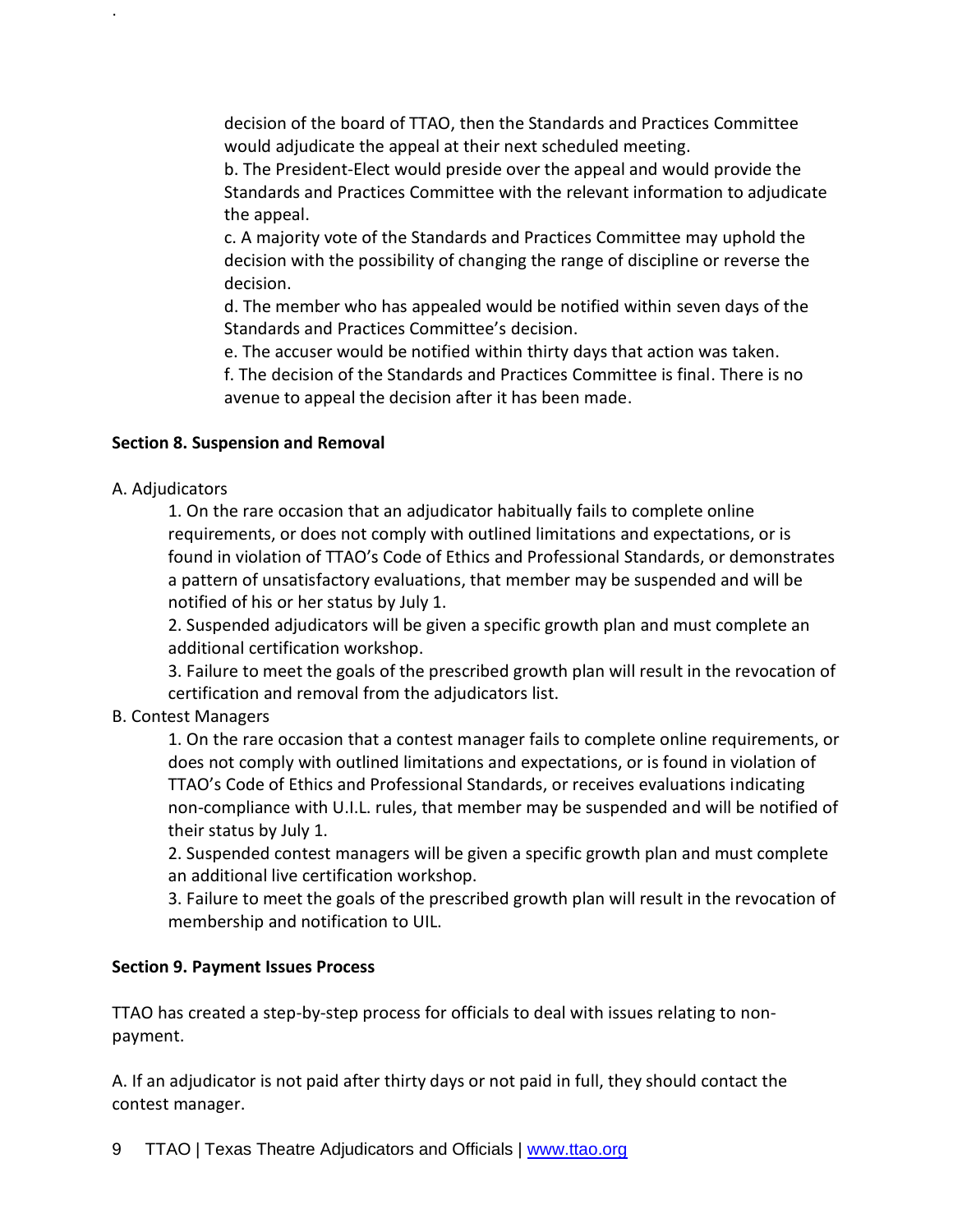B. If after seven days the contest manager does not resolve the issue or does not respond, the adjudicator should contact the District Executive Committee Chair or administrator responsible for payment. The contact information for the administrator responsible for payment should be found on the agreement. (Day 37)

C. If after seven days the District Executive Committee Chair or administrator responsible for payment does not resolve the issue or does not respond, then the adjudicator may file a grievance with TTAO. (Day 44)

D. If the grievance is found to have merit by the TTAO President, then TTAO will send a letter to the District Executive Committee Chair or administrator responsible for payment asking for prompt payment. (Day 51)

E. If the District Executive Committee Chair or administrator responsible for payment does not resolve the issue or does not respond, then TTAO will send a letter to all superintendents of the district and ask for prompt payment.

#### **Article IV: Government**

.

The government of TTAO shall be vested in its Board of Directors and approved by the membership as provided for in this Manual of Operations.

# **Article V.: Board of Directors, Duties, and Terms of Office**

#### **Section 1. Board of Directors**

Officers of TTAO shall be a President, President-Elect, an immediate Past-President, a Treasurer, and a Communications Director, all of whom shall execute the duties of their office as provided for in this Manual of Operations. Additional voting board members include a Treasurer-Elect/Historian, a Communications Director-Elect, a Core Values Director, and three At-Large Directors. The U.I.L. State Theatre Director shall serve as an ex-officio non-voting member for a term commensurate with tenure in office.

# **Section 2. Duties**

A. President

- 1. Creates the agendas and presides at all board meetings.
- 2. Acts as ex-officio member of all standing and ad-hoc committees.

3. Serves as a liaison to the State U.I.L. Theatre Office, TxETA, Inc., Texas Thespians, and other relevant educational theatre organizations.

4. Serves as the primary contact for TTAO and copies the Chair-Elect on all digital responses.

5. Creates Ad-Hoc committees as needed.

10 TTAO | Texas Theatre Adjudicators and Officials | [www.ttao.org](http://www.ttao.org/)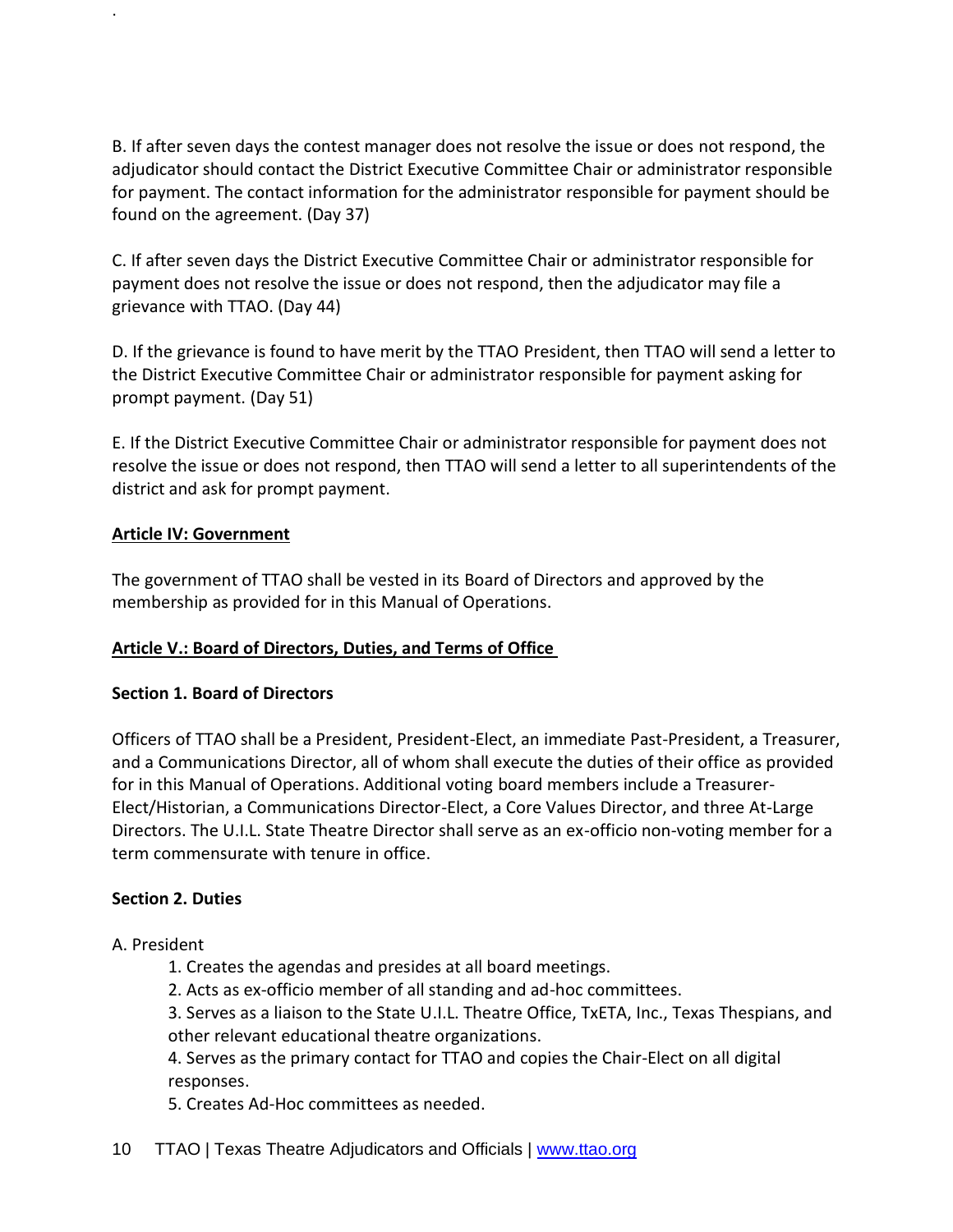6. Reviews reports from officers and committee chairs.

7. Calls additional board meetings as needed.

8. May make or approve purchases under \$500 in coordination with the Treasurer without board approval.

9. Reviews adjudicator evaluations.

10. Reviews all submitted grievances, concerns, issues, and recommendations.

11. Chairs the Executive Committee.

12. Other powers and duties as assigned by the Board of Directors or as needed for the optimal functioning of the organization.

#### B. President-Elect

.

1. Serves in the place of the President in their absence.

2. Chairs and presides over the Standards & Practices Committee.

3. Coordinates adjudicator and contest manager certification workshops and provides reports to the President and Communications Director following each event.

4. Maintains and updates adjudicator and contest manager training curriculum.

5. Selects Adjudicator and Contest Manager Trainers (ideally not already a member of the Board of Directors, Standards and Practices Committee, or Core Values Committee) to serve for a term of two years in aiding the practical execution of trainings and then presents these individuals to the board for approval.

5. Reviews adjudicator evaluations.

6. Serves on the Executive Committee.

7. Other powers and duties as assigned by the Board of Directors or President or as needed for the optimal functioning of the organization.

#### C. Past-President

1. Serves as an advisor to the President and Board of Directors.

2. Reviews organizational documents and makes recommendations for revisions as needed.

3. Maintains and updates the TTAO By-Laws and Manual of Operations as needed.

4. Chairs the Scholarships and Awards Committee.

5. Orders and coordinates distribution of TTAO Service Awards, Legacy Awards, Special Recognition Awards, and State Officials Recognition Awards.

6. Reviews adjudicator evaluations.

7. Chairs the Area, Region, State Recommendation Committee as a non-voting member.

8. Serves on the Executive Committee.

9. Other powers and duties as assigned by the Board of Directors or President or as needed for the optimal functioning of the organization.

# D. Treasurer

1. Oversees the collection of annual dues.

2. Supervises and serves as the liaison with the organization's bookkeeper and any external accounting services.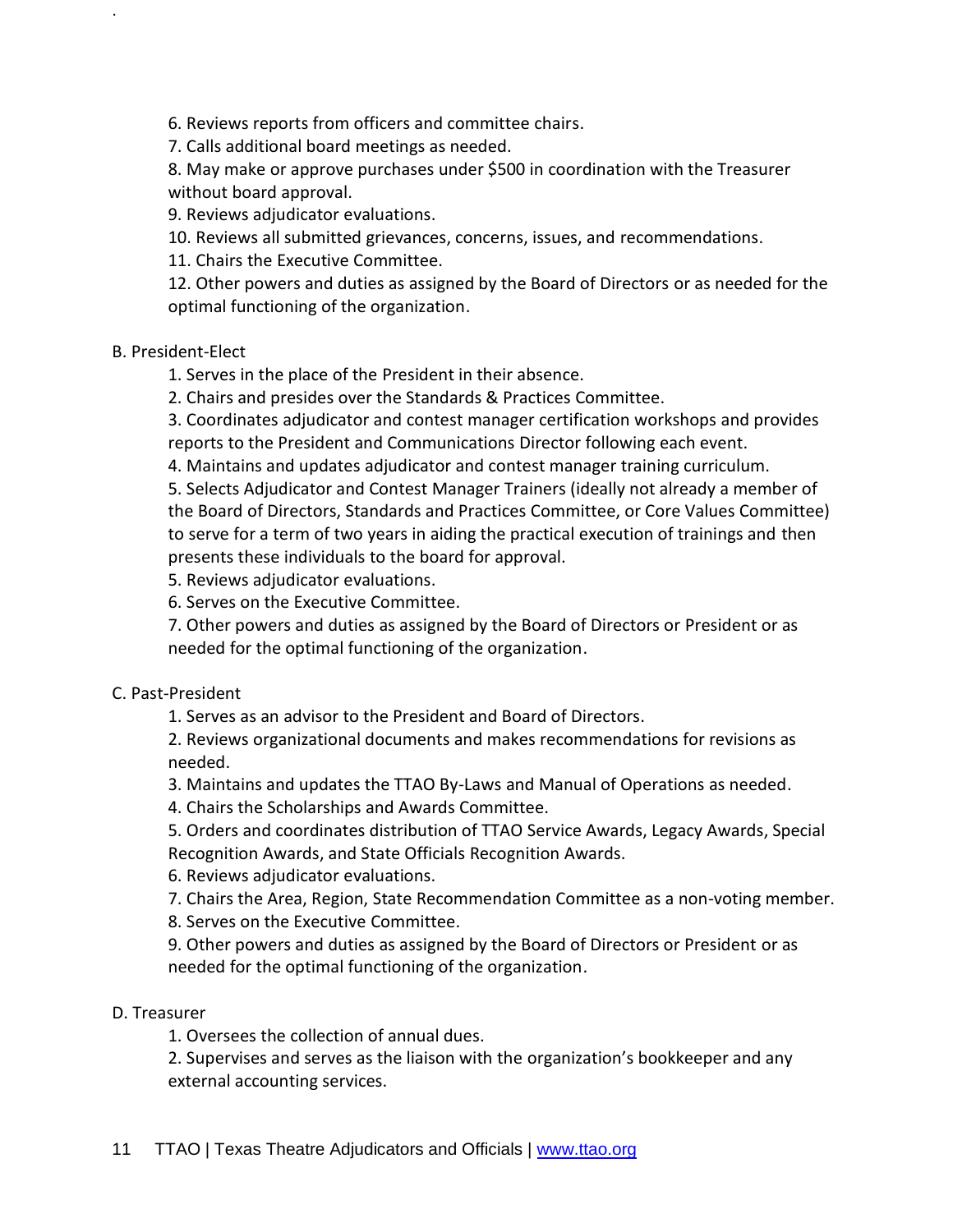3. Provides financial reports to the President, President-Elect, and Treasurer-Elect as needed and/or requested.

4. Prepares and presents an annual financial report to the general membership at the annual membership meeting.

5. Prepares and presents a financial report at each board meeting.

6. May make purchases under \$500 in coordination with the President without board approval.

7. Handles accounts payable in coordination with organization's bookkeeper.

8. Responsible for filing and maintaining all tax documents in coordination with the organization's bookkeeper.

9. Maintains records and distributes funds to TTAO scholarship recipients and C. Lee Turner Real Change Award winners.

10. Other powers and duties assigned by the Board of Directors or President or as needed for the optimal functioning of the organization.

#### E. Treasurer-Elect/Historian

.

1. Serves in the place of the Treasurer in their absence.

2. Actively assists the Treasurer in the performance of their duties.

3. Collects reports and records from board members/committee chairs when appropriate and maintains a digital archival history of the organization.

4. Provides archives to incoming Treasurer-Elect/Historian upon transition to Treasurer.

5. Serves on the Scholarships and Awards Committee.

6. Coordinates and publicizes TTAO's Real Change Campaign.

7. Develops, coordinates, and collects applications for the C. Lee Turner Real Change Award, communicates with applicants and recipients of the award, collects summaries of undertaken activities with awarded funds by the winners, and arranges for summaries of these activities made possible by the award to be posted on the TTAO website.

8. Other powers and duties as assigned by the Board of Directors or President or as needed for the optimal functioning of the organization.

# F. Communications Director

1. Takes minutes and maintains a record of all TTAO board and annual meetings. 2. Prepares and presents an annual membership report to the Board of Directors and general membership at board meetings and the annual membership meeting and provides a copy to the Historian.

3. Submits a copy of meeting minutes to the President, President-Elect, Historian, and State Theatre Director within seventy-two hours of adjournment for approval and arranges for the approved minutes to be posted on the website in a timely fashion.

4. Supervises the maintenance and upkeep of the TTAO website.

5. Maintains TTAO's social media accounts.

6. Removes all TTAO adjudicator and TTAO contest manager profiles that are not current.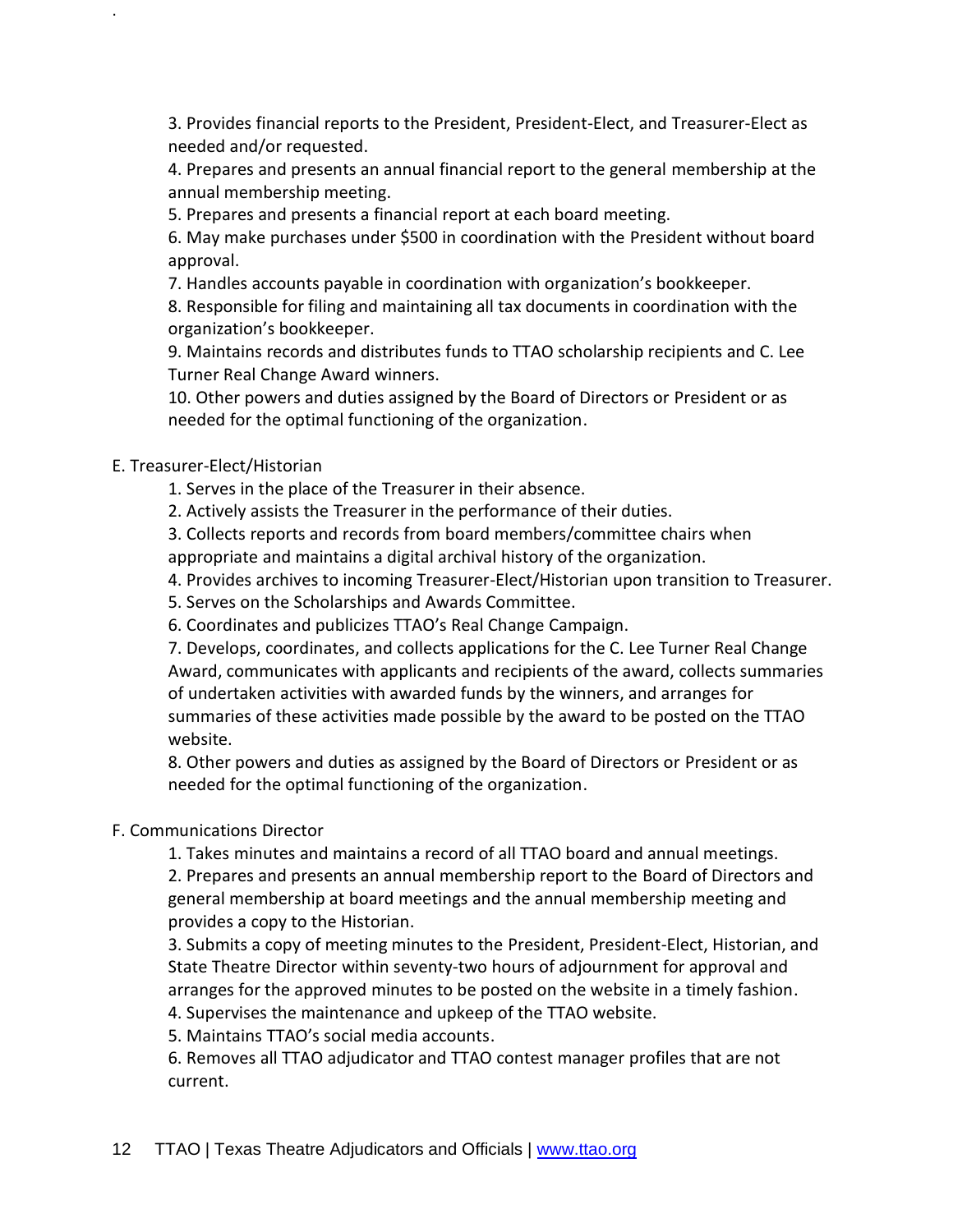7. Provides the Past-President with lists of membership needed to complete the Area, Region, State Recommendation Committee's duties.

8. Procures and distributes gifts to TTAO members who win significant awards from TxETA, Inc., Texas Thespians, and other relevant educational theatre organizations. 9. Other powers and duties as assigned by the Board of Directors or President or as needed for the optimal functioning of the organization.

F. Communications Director-Elect

.

1. Assists Communications Director with all duties.

2. Serves as TTAO's Conference Workshop Planner.

3. Maintains a master list of TTAO sponsored workshops to be presented at various conferences.

4. Submits the workshop information to different conferences on behalf of presenters.

5. Sends reminders to workshop presenters regarding their obligations.

6. Maintains procedural calendar and sends reminders to the board of important dates.

7. Other powers and duties as assigned by the Board of Directors or President or as needed for the optimal functioning of the organization.

# G. Core Values Director

1. Chairs the Core Values Committee.

2. Advises on the impact and adherence to TTAO's Core Values on any motion put before the board.

3. Other powers and duties assigned by the Board of Directors or President or as needed for the optimal functioning of the organization.

# H. At-Large Directors

1. Serve on the Scholarships and Awards Committee.

2. Other powers and duties as assigned by the Board of Directors or President or as needed for the optimal functioning of the organization.

# **Section 3. Terms**

A. Officers and all board members are elected for two-year terms. Officers shall not succeed themselves on the board, except in the cases of the President-Elect and President who will assume the roles of President and Past-President, respectively, upon completion of their initial terms.

B. If an officer or any other board member cannot fulfill their term, the remaining TTAO officers shall recommend a current or former member of the Standards & Practices Committee to fulfill the vacant office. That recommendation shall be approved by a majority of the Board of Directors.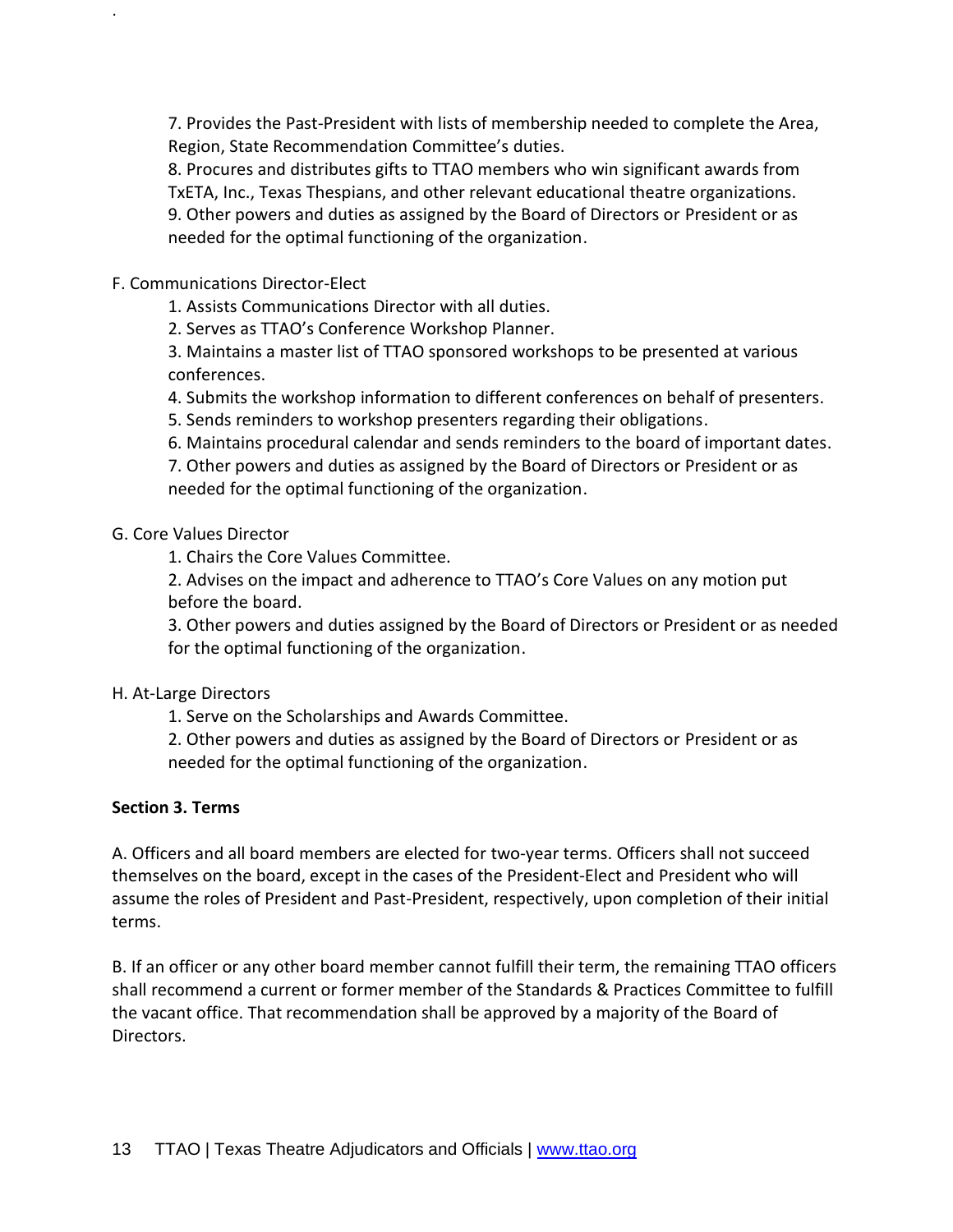#### **Section 4. Removal**

.

A. Proceedings to remove a board member may begin upon recommendation of the majority of the remaining Board of Directors or by vote of 51% of a quorum of members at a meeting.

B. A meeting to consider removing a board member may be called and noticed following the procedures provided for calling a special meeting found in the TTAO By-Laws and Article VIII, Section 5 of this document. The notice of the meeting will state that the issue of possibly removing the director will be on the agenda.

C. At the meeting, the board member in question may present evidence as to why they should not be removed.

D. A Board Director may be removed by the affirmative live vote of a two-thirds majority of the TTAO general membership present (proxy votes will not be considered).

#### **Article VI: Committees**

#### **Section 1. Standing Committees**

A. Standards and Practices Committee

The Standards and Practices (S&P) Committee is made up of certified TTAO adjudicators and contest managers and will have the directive of discussing and making recommendations to the Board of Directors about all items concerning the U.I.L. One-Act Play contest. The President-Elect will preside as Chair of the S&P Committee and will report back to the Board of Directors.

1. Membership

a. Adjudicators – Four TTAO adjudicators representing each U.IL. region will be elected by the membership to serve a staggered term of three years.

b. Contest managers – Four TTAO contest managers representing each U.I.L. region will be elected by the membership to serve a staggered term of three years.

c. At-Large – Four TTAO members will be appointed by the Board of Directors to serve a term of three years. These positions are not necessarily one from each U.I.L. region, but equal representation from each region may be a consideration for the appointments.

2. Responsibilities

a. An agenda generated by the President and President-Elect will be given to the S&P Committee.

b. Meets at least once per year.

c. As determined by the President-Elect, the four adjudicators and four contest managers may split into two smaller reporting committees to discuss agenda items specific to their areas if needed. At-Large members during these times will divide equally between the two groups.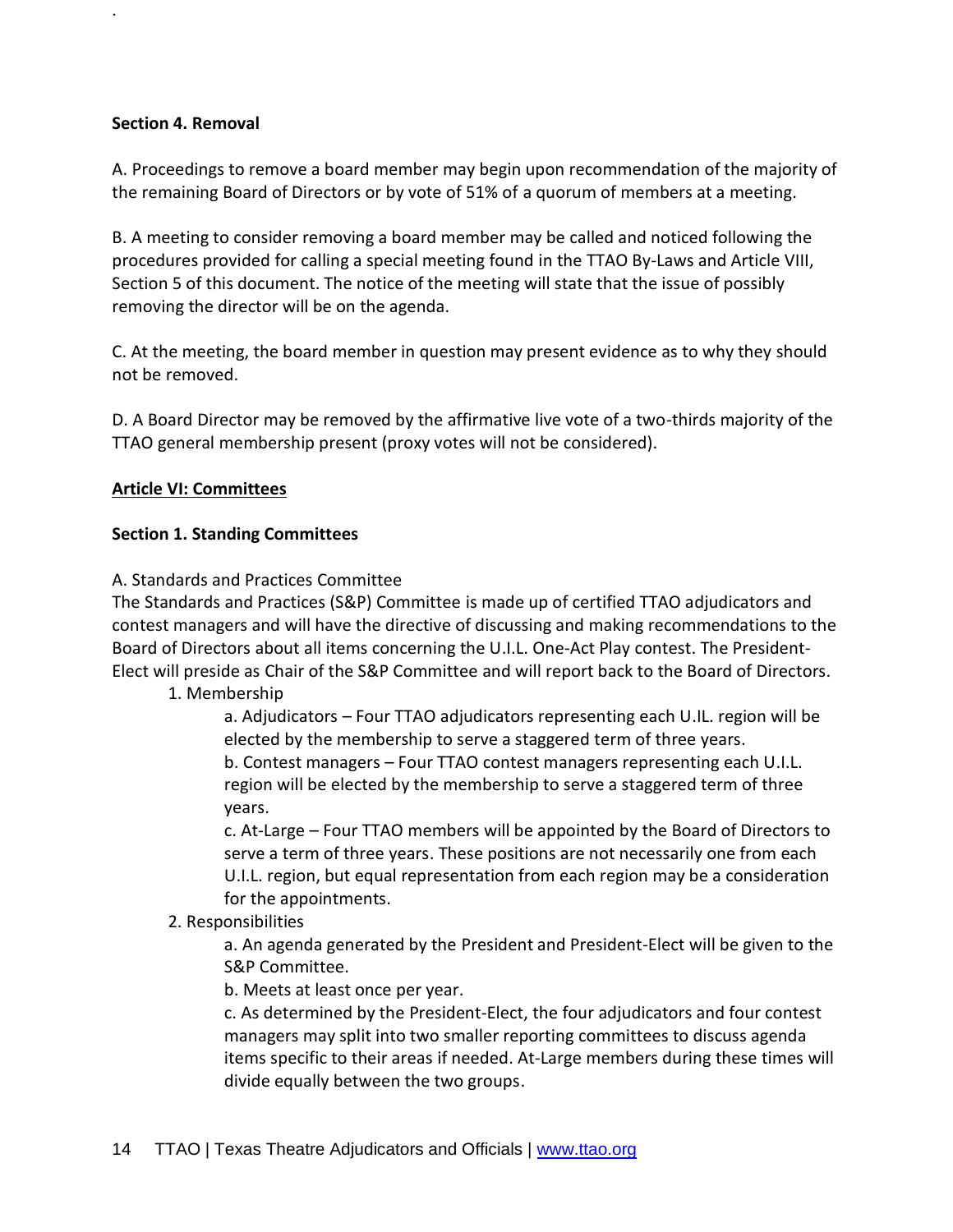d. Serves as a nominating committee for incoming Board of Directors and committee members.

e. Reviews training curriculum as needed.

f. Reviews TTAO adjudicator and TTAO contest manager certification applications as needed.

#### B. Scholarships and Awards Committee

.

The Scholarships and Awards Committee is made up of the Past-President, Treasurer-Elect, and the At-Large Directors. This committee considers and makes nominations/recommendations to the TTAO board regarding any TTAO awards or scholarships. Awards include, but may not be limited to, the TTAO Service Award, the TTAO Legacy Award, and any other special recognitions. The committee also adjudicates and ranks applicants for the C. Lee Turner Real Change Award to determine winners.

1. TTAO Awards and Criteria

a. Service Award – The TTAO Service Award shall be bestowed on a member or members in recognition for outstanding service to the organization beyond the duties of a particular office, role, or assignment. The TTAO Service Award will honor a member of TTAO for continuous and significant service to the TTAO organization. The name of the recipient will be added to the TTAO website and they will be presented the award at a public gathering.

b. Legacy Award – The TTAO Legacy Award shall be bestowed upon a member/former member or members/former members in recognition for substantial history of contributions and advocacy for educational theatre in Texas and particular support and development of the U.I.L. One-Act Play competition. Recipients may not be current Board of Directors or Standard and Practices Committee members. Recipients should be retired adjudicators and contest managers. The name of the recipient will be added to the TTAO website, and they will be presented the award at a public gathering. While this award may be given posthumously, it is intended to honor living distinguished members. c. Special Recognitions – Special Recognitions may be recommended by the Board of Directors or Standards and Practice Committee. These awards are intended to give a small, symbolic thanks for individuals completing terms in office, donation of time or services to TTAO, and/or completion of specific tasks or other achievements. Recipients may be current Board of Directors or Standards and Practices Committee members. Special Recognition awards will not be added to the TTAO website and the award does not have to be presented at a public gathering.

d. C. Lee Turner Real Change Award – The C. Lee Turner Real Change Award consists of grant(s) awarded to public school(s) in Texas which qualify and identify as Title 1 or Socioeconomically Disadvantaged. Grant applications may be in any amount up to \$5,000. Grants can be used for any project which allows for the pursuit of experiential theatre education activities. These activities may include, but are not limited to: Attending the TxETA Theatrefest or Summerfest Convention and memberships, attending the Texas Thespians Convention and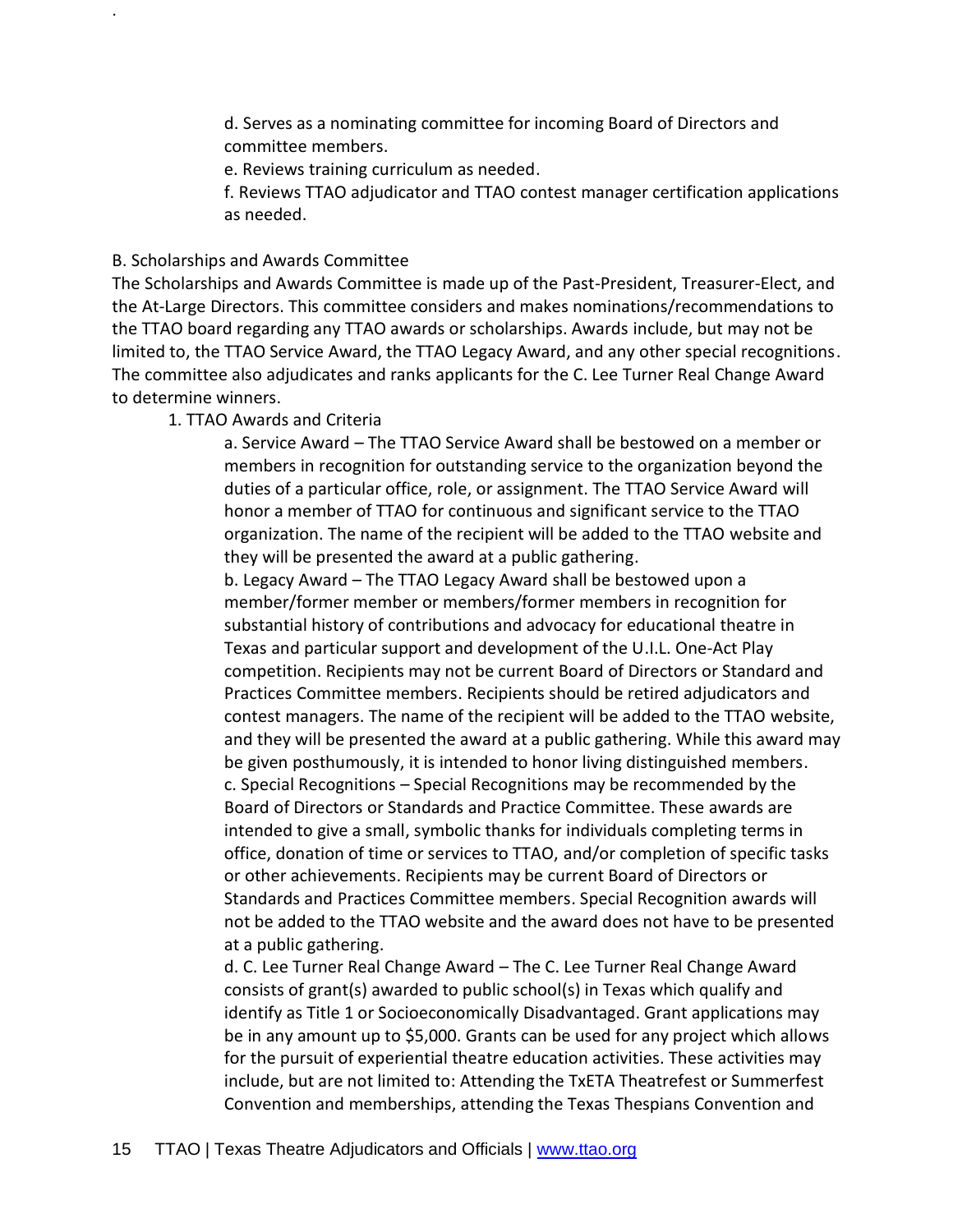memberships, summer theatre camp tuitions, One-Act Play clinic fees, and/or funding guest artist workshops. The name of the recipient(s) will be added to the TTAO website and announced at a public gathering. The activities undertaken from the awarded monies will be summarized by the recipients and posted on the TTAO website as well: Thirty days after the completion of the grant activity or no later than January 31 following the grant year expiration, the grantee shall submit a report of approximately 300 words describing how they used the award within the previous year.

#### 2. TTAO Awards Selection Process

.

a. The Scholarships and Awards Committee considers and votes on each suggested award. In the cases of the TTAO Service, Legacy, and Special Recognition Awards, a simple majority of the Scholarships and Awards Committee vote will suffice for nominating each award to the TTAO board. b. For the TTAO Service Award, the TTAO Legacy Award, and Special Recognition Awards, nominations may come from the committee or be solicited by the Past-President from other members. The C. Lee Turner Real Change Award candidates will come from the list of submitted applications each year.

c. The Past-President will report the award nominees' names to the Board of Directors for approval and offer the opportunity for the board to add other nominees for the Service, Legacy, and Special Recognition Awards. The board will vote on the winners of the awards. The C. Lee Turner Real Change Award nominees as determined from a rubric completed by a panel of adjudicators on the Scholarships and Awards Committee will also be offered to the board for approval. (Rubric may be found in TTAO's shared Google Drive.) The board will vote on acceptance of the C. Lee Turner Real Change Award nominees. All award winners' names will be offered to the membership after notification of the winners.

d. The Scholarships and Awards Committee will meet and/or formally conduct a virtual communication process before TTAO's January board meeting to determine nominations for Service, Legacy, and Special Recognition Award recipients. The committee will also meet before the fall board meeting to determine the nominations for the C. Lee Turner Real Change Award winners. All awards will be voted on by the board at the following board meeting.

3. TTAO Scholarships and Criteria

a. TTAO provides undergraduate scholarships to graduating high school seniors to further their studies in theatre.

b. The number of scholarships and amounts will be determined by the board and included in the annual budget approved by the board.

c. Any student majoring in theatre at a college, university, or conservatory may apply.

d. To apply, the student must complete a scholarship form provided by TTAO. (Application may be found in TTAO's shared Google Drive.) The application form includes the following.

(1) Contact information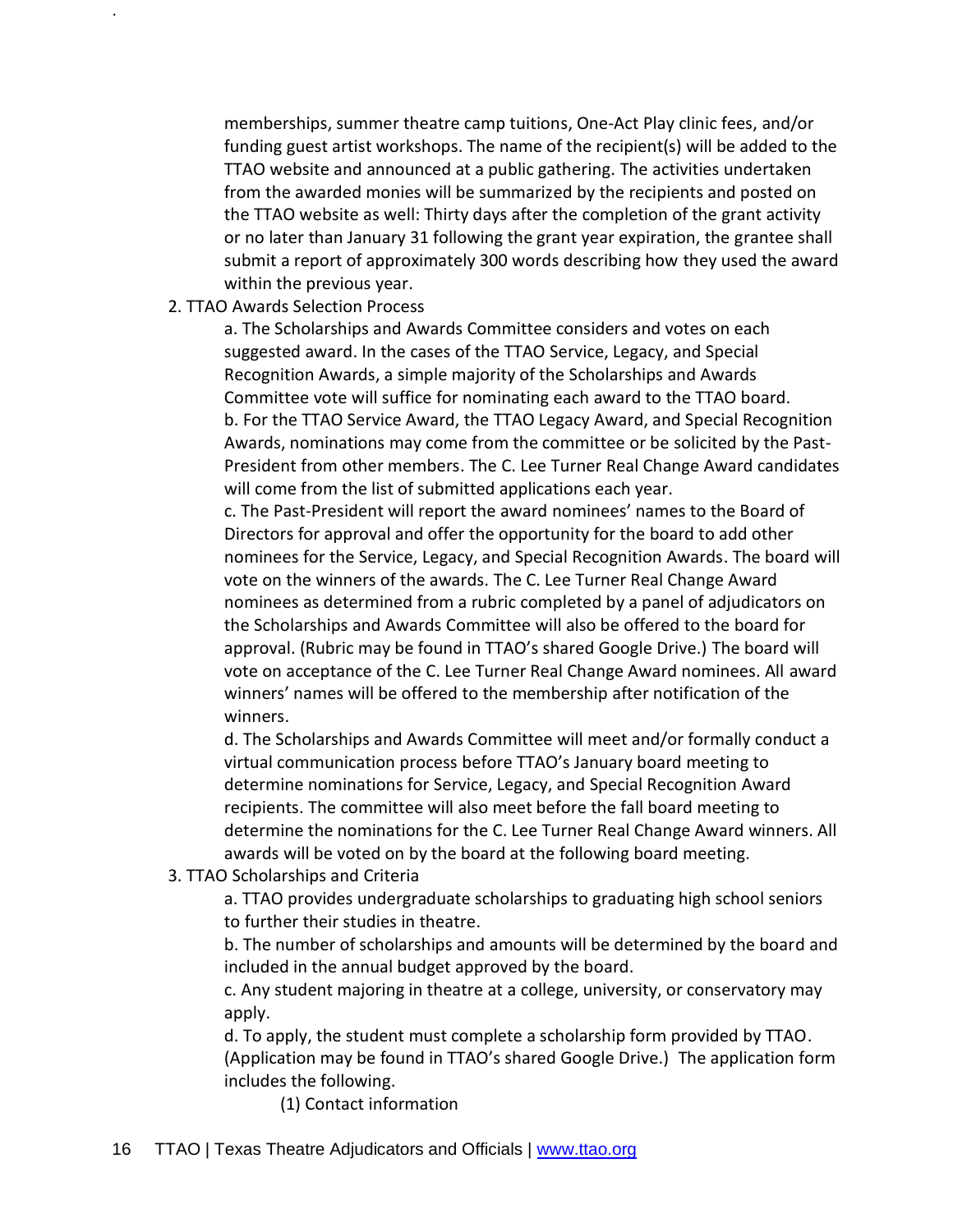(2) College the applicant is attending in the fall

(3) Nomination letter from the applicant's high school theatre director

(4) Answers to three short essay questions

(5) High school transcript

(6) Theatrical resume

e. Applications will be due no later than June 1 at 11:59 p.m. and no earlier than January 1 at 12:01 a.m.

4. TTAO Scholarships Selection Process

a. The Scholarships and Awards Committee will review all applications.

b. Using the scholarship rubric, the committee will rank the applications. (Rubric may be found in TTAO's shared Google Drive.)

c. As Chair of the committee, the Past-President will tabulate the rankings and confirm with the committee the final results.

d. The committee will meet if necessary to determine recommendations for awarded amounts to the top applicants given budgetary allocations.

e. The Past-President will present the selections to the Board of Directors for consideration and approval at the TTAO Summer Meeting.

C. Executive Committee

.

The Executive Committee is comprised of the top leadership of TTAO. The Executive Committee shall be the first body to review and adjudicate grievances. This committee shall also advise the President on day-to-day activities, decision making, immediate and time-sensitive issues that must be addressed, and planning for the organization and the U.I.L. One-Act Play contest that does not require a board vote.

1. Membership

a. The committee will be made up of the current President, President-Elect, and Past-President of TTAO.

b. The current President will also serve as Chair of the Executive Committee. c. If there is a grievance, issue, or concern that is directed toward a member of the Executive Committee or toward a blood relative of a member of the Executive Committee, or the member of the Executive Committee feels that they cannot be an objective party in the resolution of an issue in front of the committee, then the committee member(s) will remove themselves from the committee during review of that issue.

d. If a committee member removes themselves from reviewing an issue, the following succession order of other board members will be used to temporarily replace the removed member; they will serve on the committee until the issue is resolved.

(1) Communications Director

(2) Treasurer

(3) Communications Director-Elect

(4) Treasurer-Elect

e. If the President, President-Elect, and Past President all remove themselves from the committee, the issue should be presented to the full board for review.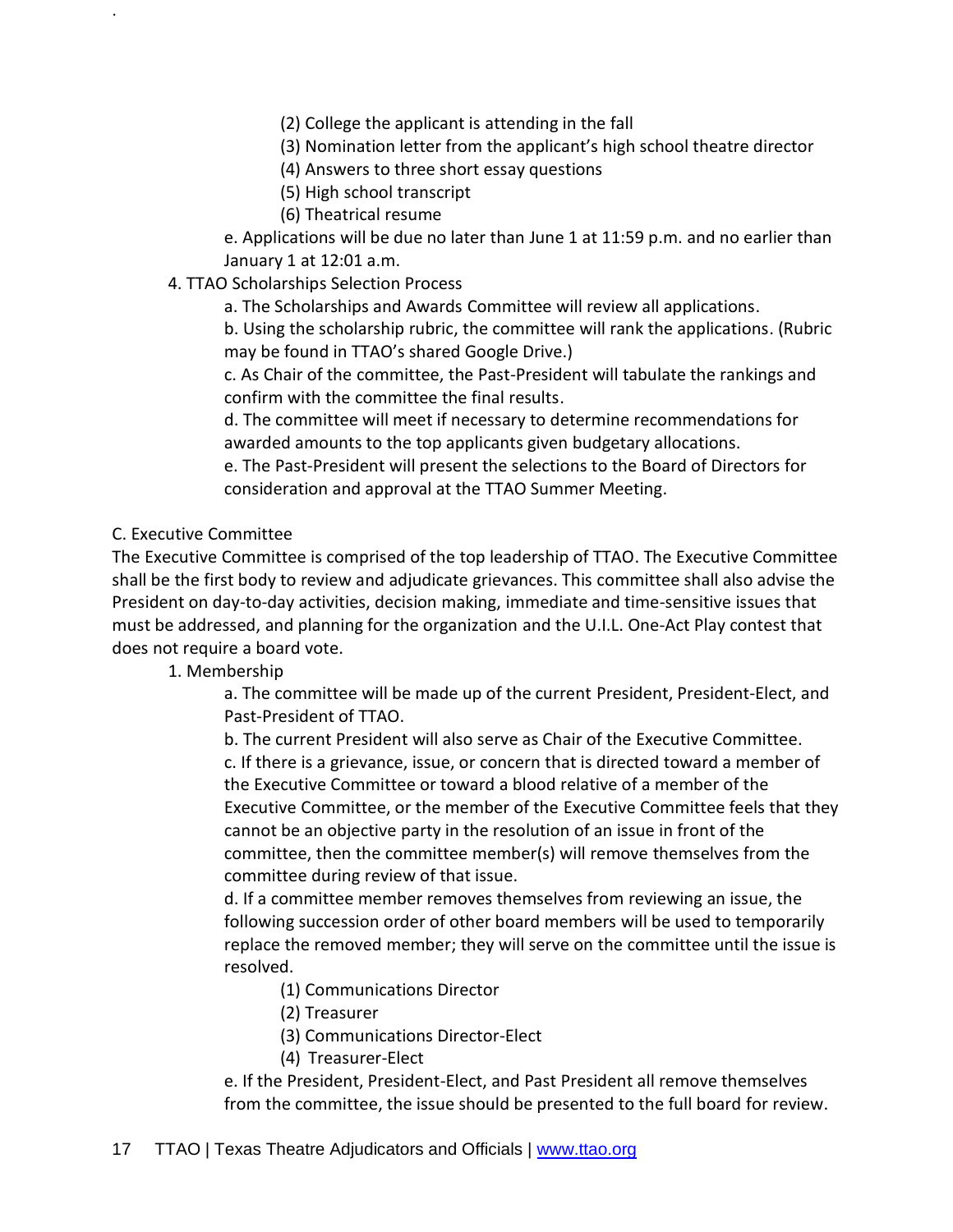#### 2. Responsibilities

.

a. Adjudicate grievances that have been filed with TTAO as appropriate via the above outlined grievance process.

b. Represent TTAO at official meetings.

c. Report to the full board any action taken by the Executive Committee.

d. Review all submitted Adjudicator Evaluations to maintain an up-to-date knowledge of adjudication practices and to determine appropriateness and if any action should be taken.

e. Advise the President as needed.

#### D. Core Values Committee

The Core Values Committee makes recommendations and offers strategic insight to the board regarding TTAO's stated Core Values: Education, Diversity, Integrity, Transparency, and Service.

1. Membership

a. Membership of the Core Values Committee will be comprised of the following TTAO members.

- (1) Core Values Director (Elected and serves as Chair of the committee)
- (2) Region I Representative (Elected)
- (3) Region II Representative (Elected)
- (4) Region III Representative (Elected)
- (5) Region IV Representative (Elected)
- (6) Board Appointed Member
- (7) Board Appointed Member

b. Members of the Core Values Committee will serve in staggered two-year terms.

#### 2. Responsibilities

a. Make recommendations to the board of TTAO on all matters regarding the organization's Core Values via the Core Values Director's reports.

b. As the Chair of the committee, the Core Values Director will also report to the general membership the state of TTAO's Core Values at the annual business meeting.

c. Develop programs, workshops, service projects, resources, etc. to continue honing the Core Values in the organization.

d. The Core Values Committee will meet as needed before each board meeting or as deemed appropriate by the Chair of the committee.

#### E. Contest Manager Review Committee

#### 1. Membership

a. The Contest Manager Review Committee is comprised of the contest managers on the Standards and Practices Committee.

b. This committee is chaired by the Contest Manager Trainer.

c. Members of the Contest Manager Review Committee will serve for the duration of their tenure on the Standards and Practices Committee.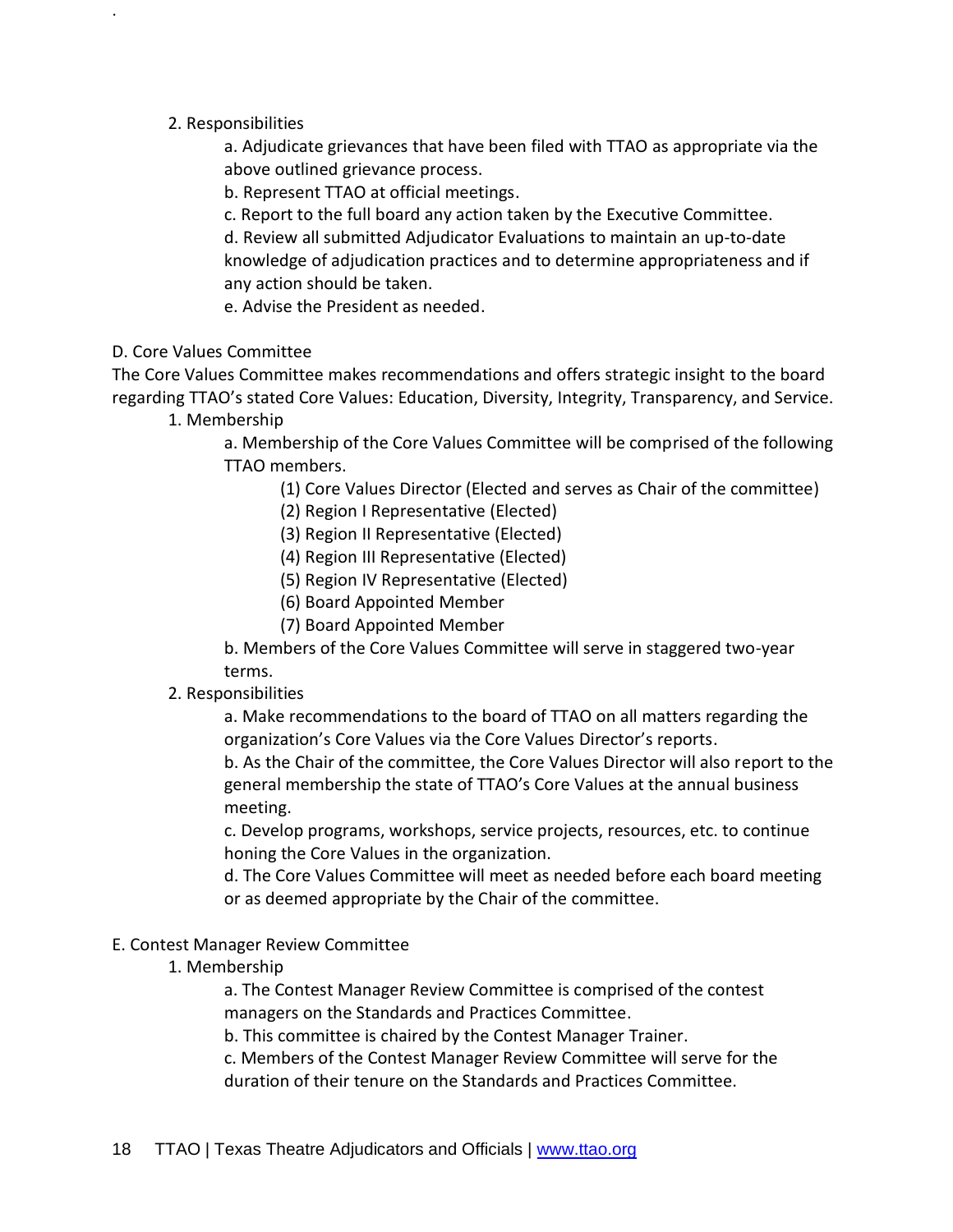#### 2. Responsibilities

.

a. Reviews submitted evaluations of TTAO Contest Managers.

b. Makes recommendations to the President-Elect and board regarding Contest Manager Training.

c. The Contest Manager Review Committee will meet during the summer after having received and reviewed TTAO contest manager evaluations. The meeting will be called by the Chair of the committee and a report will be generated and offered to the board at the fall board meeting.

#### F. Area, Region, State Recommendation Committee

The Area, Region, State Recommendation Committee is comprised of the State Meet adjudicators from a current year who review Adjudicator Evaluations, make recommendations to the U.I.L. State Theatre Director for adjudicator assignment considerations at upper-level contests for the upcoming year, and make recommendations to the TTAO Board of Directors for newly qualified members to receive area, region, and state judging designations.

#### 1. Membership

a. Adjudicators shall be automatically appointed to the recommendation committee after serving as a state adjudicator in the previous contest season should they choose to participate in the committee.

b. The committee will be chaired by the Past-President of TTAO, who will serve as a non-voting manager of the process.

#### 2. Responsibilities

a. Members will read Adjudicator Evaluations from the previous contest year with a professional understanding of confidentiality of these records.

b. Committee members will report any accusation of ethics violations found in the evaluations to the President-Elect of TTAO to share with the Executive Committee.

c. The committee will nominate new area/region/state adjudicators who are eligible according to TTAO's criteria and following the process laid out in Article XI of this Manual of Operations.

d. The committee will produce a list of ranked area/region/state adjudicators with vote totals to be delivered directly to the state U.I.L. Theatre Director.

e. The committee shall meet once either in-person or virtually before balloting. The Past-President will schedule and lead the meeting. The meeting will be used to go over process, review Core Values, reinforce the importance of confidentiality as an ethical requirement, arrange for distribution of evaluations and ballots, and elect a Tabulation Manager.

f. The committee will only be granted access to Adjudicator Evaluations and ballots for a limited window of time as designated by the Past-President.

g. The Past-President and Tabulation Manager shall meet to tabulate the ballots in person or virtually.

h. All of the committee's work must be completed before the annual summer TTAO board meeting.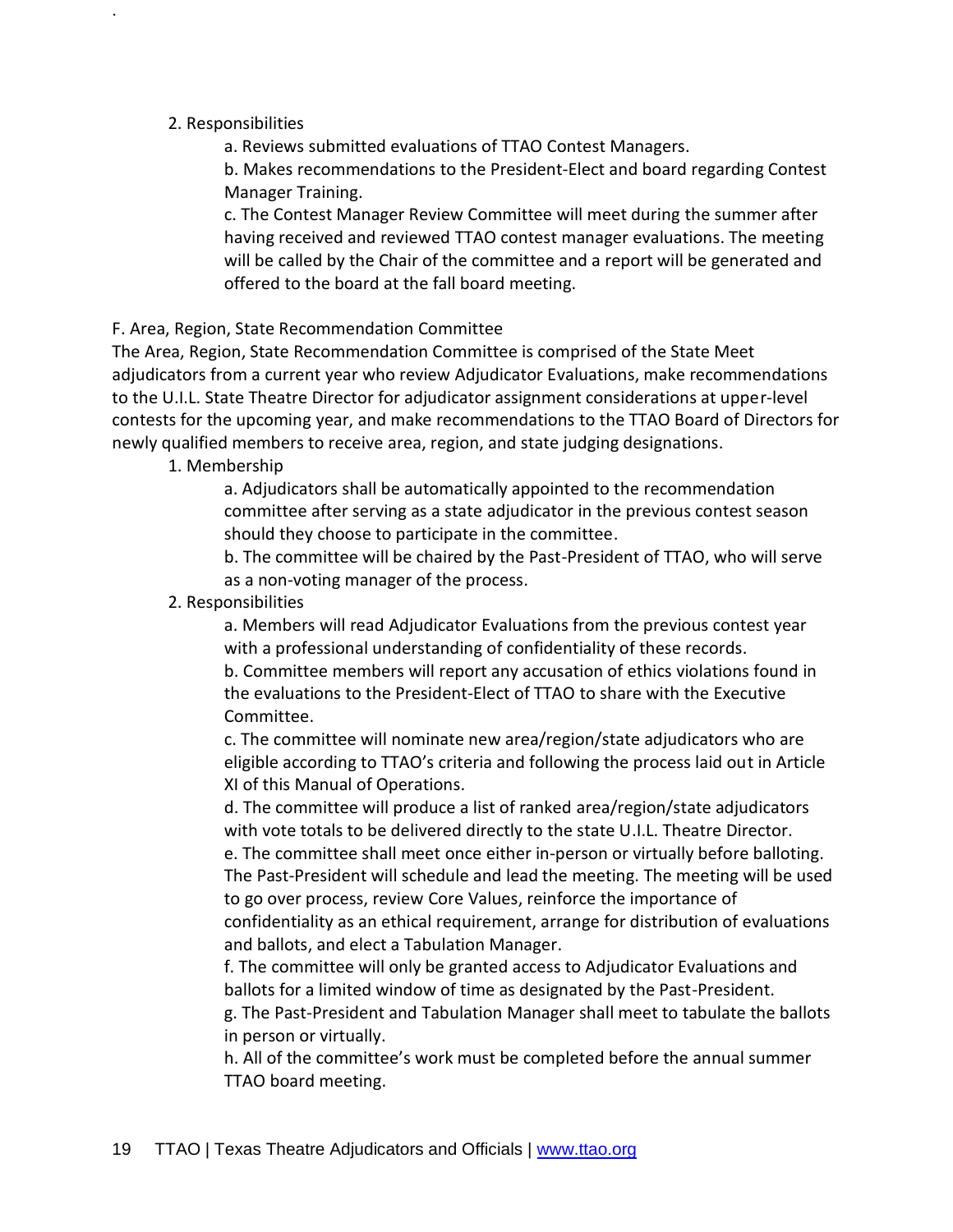#### **Section 2. Ad-Hoc Committees**

The Board of Directors and/or the President may create temporary Ad-Hoc Committees. These committees must be temporary in nature and will not continue after the designated task is complete.

#### **Article VII: Elections**

.

#### **Section 1. Nominations**

A. The Standards and Practices Committee will present a slate of prospective candidates for the Board of Directors, elected members of the Standards and Practices Committee, and elected members of the Core Values Committee.

B. Nominees must be active members in good standing.

C. Individuals may not be nominated for more than one position at the same time.

D. This slate will be made available electronically to the membership on the TTAO website forty-five days prior to the election.

E. Additional nominations may be made by membership from the floor at the annual meeting.

F. Nominees must submit required information for the website and be present at the annual meeting.

G. Nominees for the President-Elect position must have completed or must be currently serving a term on the Board of Directors.

H. Any nominee for the Board of Directors must have completed or must be currently serving a term on the Standards and Practices Committee or the Core Values Committee.

I. After completing their tenure on the board, an individual must wait two years prior to being nominated to another position on the Board of Directors, except in the case of a nomination for the position of the President-Elect.

J. If more than one At-Large position is being elected at the same time, then the slate of nominees for those positions will be grouped into one pool of nominees with the highest vote earners winning the positions. Members will be asked to vote for the appropriate number of nominees from the pool to fulfill the number of available positions during the election.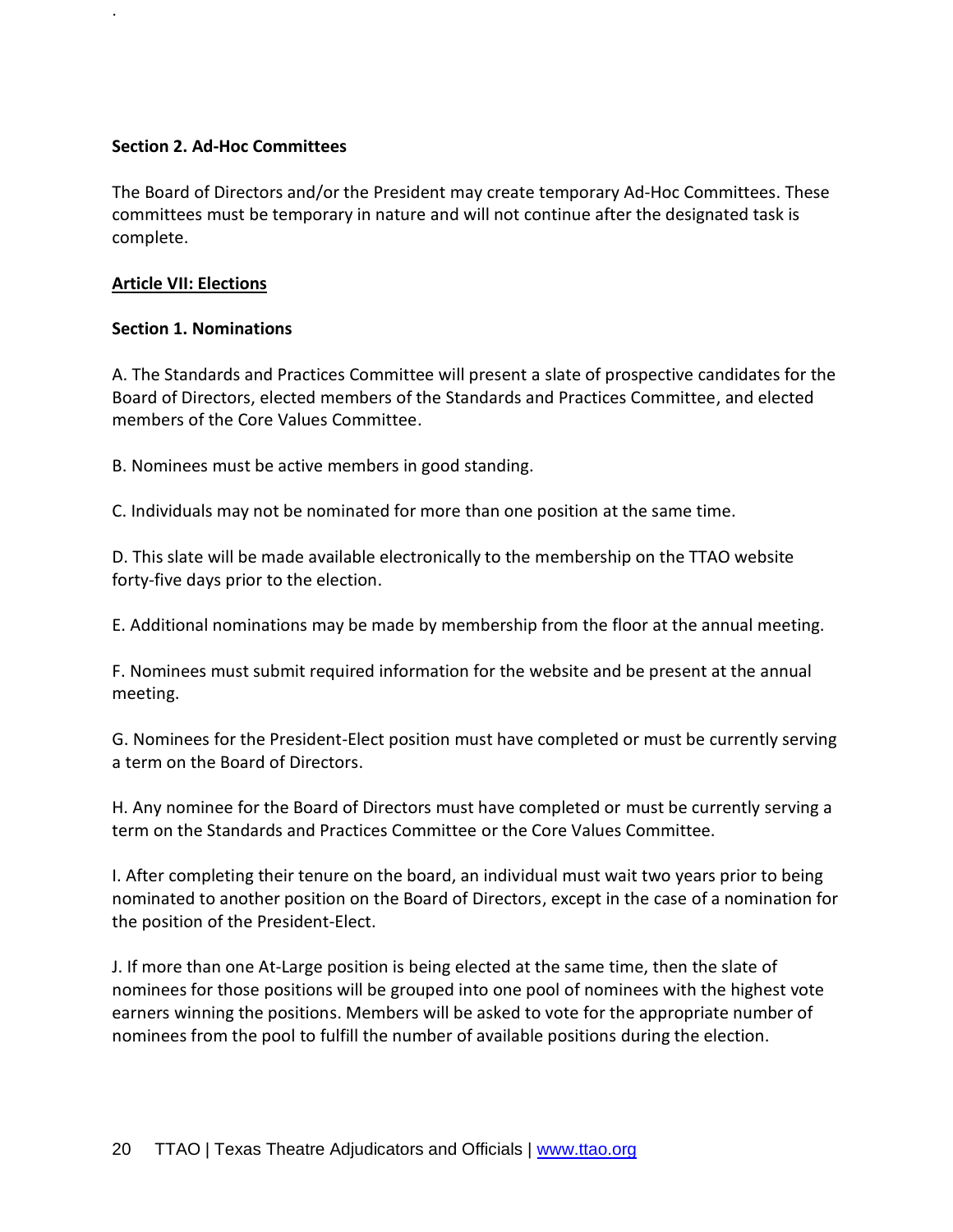# **Section 2. Voting Process/Results**

.

A. The election of the Board of Directors and elected members of the Standards and Practices and Core Values Committees shall occur electronically after the annual meeting and during the determined voting window.

B. A link to the electronic ballot and the deadline for submission will be clearly communicated by the Communications Director.

C. The nominee receiving a majority of the votes cast is elected unless the election is for multiple At-Large positions, in which case the highest vote earners will be elected.

D. The Communications Director will tabulate ballots and full results will be reported to the board.

E. Results will also be posted on the TTAO website including percentages of total votes of those elected.

F. The board must use an election platform that is secure and allows only one vote per member.

G. The voting window for elections will open December 1 and close December 14 of each year.

# **Section 3. Transition**

A. The official transition of Board, Standards and Practices, and Core Values Committee members shall take place at the annual summer meeting of the TTAO leadership. That is, outgoing board and committee members complete their terms the day before the summer meeting and new board and committee members will begin their terms the day of the summer meeting.

B. The official transition from President-Elect to President shall occur at the end of Old Business at the summer meeting in a transition year. The President and President-Elect shall work together to develop the agenda for the summer meeting in any transition year with the outgoing President focusing on Old Business and the incoming President focusing on New Business.

# **Article VIII: Meetings**

# **Section 1. Board of Directors**

The Board of Directors shall minimally meet bi-annually, although current common practice involves three meetings per year. Additional meetings may be called as well as required by, or at the request of, the President or two or more Directors. The summer meeting will be held on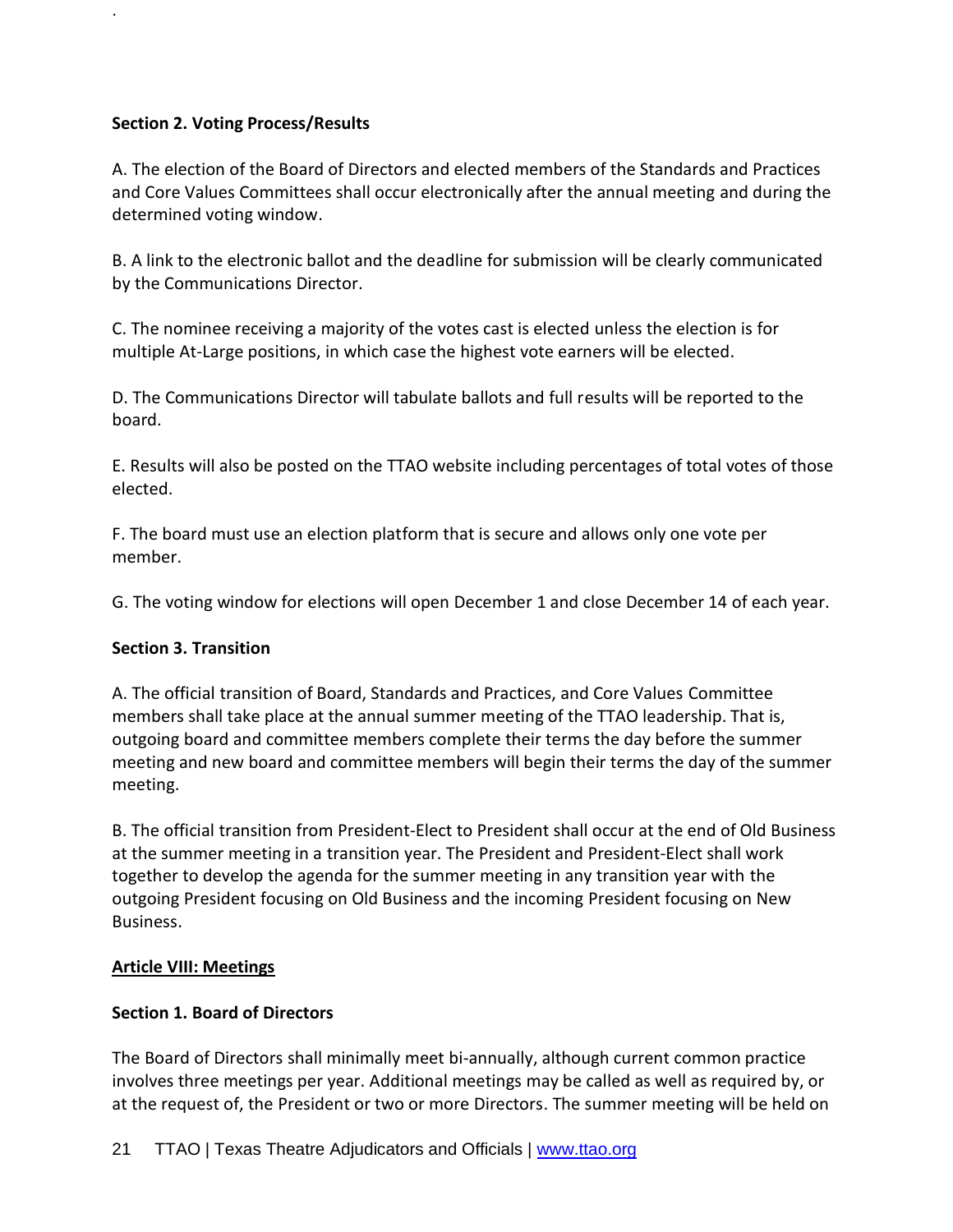the second weekend of June, unless the board deems otherwise. Board members may participate in person or electronically for all meetings.

#### **Section 2. Committees**

.

Standing Committees will meet as outlined above in Article VI, Section 1 of this document. Ad-Hoc Committees will meet as necessary.

#### **Section 3. General Membership Meetings**

The Board of Directors shall set the date, time, and place for the regular meetings of TTAO. The annual TTAO membership meeting will be scheduled during the Texas Educational Theatre Association, Inc. TheatreFest Convention.

#### **Section 4. Notice of Meetings**

For all meetings, TTAO shall provide written notice of date, time, place, and purpose. Notice shall be delivered to all voting members no later than seven days prior to the meeting.

#### **Section 5. Quorum**

Ten percent of the active membership shall constitute a quorum. Only active members are eligible to vote.

# **Article IX: Rules of Order**

Unless otherwise specified in this Manual of Operations and TTAO By-Laws, business meetings of TTAO, the Board of Directors, and all committees shall be transacted in accordance with the current edition of Robert's Rules of Order.

# **Article X: Recommendations for Amendments to the Manual of Operations**

The Board of Directors may revise the Manual of Operations as required without membership approval. A simple majority vote by the board during a board meeting shall amend the Manual of Operations. Recommendations for changes to the Manual of Operations may also be made by any member. The recommendation must be submitted in writing thirty days prior to a called meeting.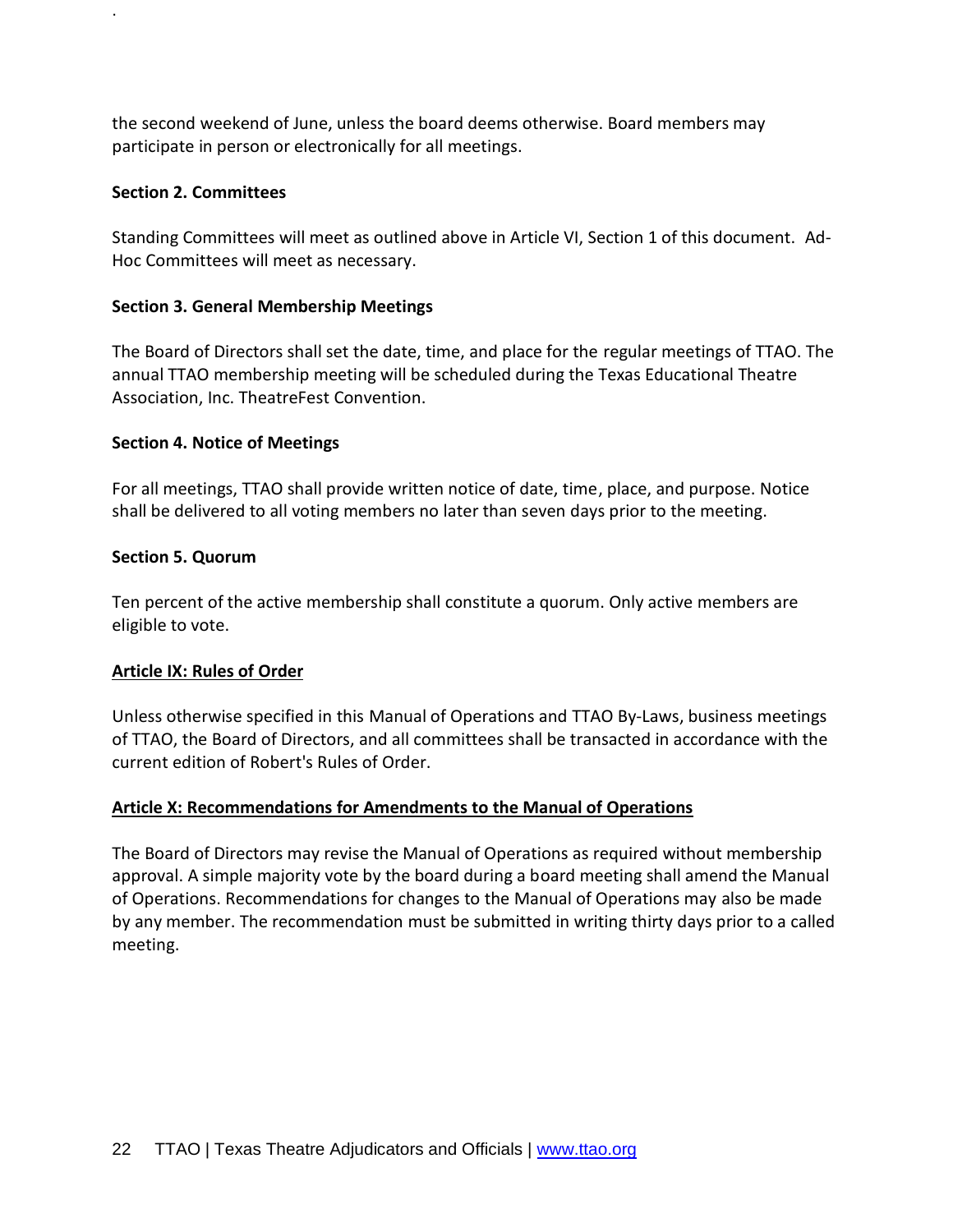# **Article XI. Process for Recommending Area, Region, and State Adjudicators**

# **Section 1. Area/Region/State Qualified Adjudicator Designation**

.

A. Annually, the Area, Region, State Recommendation Committee will review all adjudicators with three consecutive years of judging service for addition to the approved area/region/state qualified list.

B. The Communications Director will provide to the Past-President a list of members with at least three consecutive years of adjudication service who are not currently listed as area/region/state adjudicators.

C. A single committee member may nominate any qualified adjudicator from this list. If the nomination is made and without objection, that adjudicator will be recommended to the TTAO board to be added to the area/region/state list. If there is an objection by any committee member, then the motion to recommend the nominee fails.

D. Nominations should be based on an adjudicator's judging and evaluation history and consideration should be given to geography and TTAO's Core Values.

E. Members must be current and in good standing to be considered for area/region/state designation.

F. Members approved by the TTAO board for area/region/state designation will not be considered for judging area, region, and/or state in the same year that they are recommended to be added to the list. Rather, that consideration will happen beginning the following year.

# **Section 2. Recommending Upper Level Adjudicators**

A. Annually, the Area, Region, State Recommendation Committee will review Adjudicator Evaluations and produce a list of recommended adjudicators to be considered for upper level contests. Adjudicator Evaluations of current recommendation committee members will not be reviewed by the committee. The list of recommended adjudicators will be given to U.I.L. for the purpose of assisting in the placement of judges at upper level contests. The U.I.L. State Theatre Director has final determination in placement of judges for all upper level U.I.L. contests.

B. Committee members who have not reviewed all distributed evaluations and formally agreed to confidentiality requirements shall not participate in the selection process.

C. The committee will elect a Tabulation Manager by a majority vote.

D. The Past-President, in conjunction with the committee Tabulation Manager, shall tabulate rankings from each committee member. This will ensure that there is a witness to affirm the tabulation.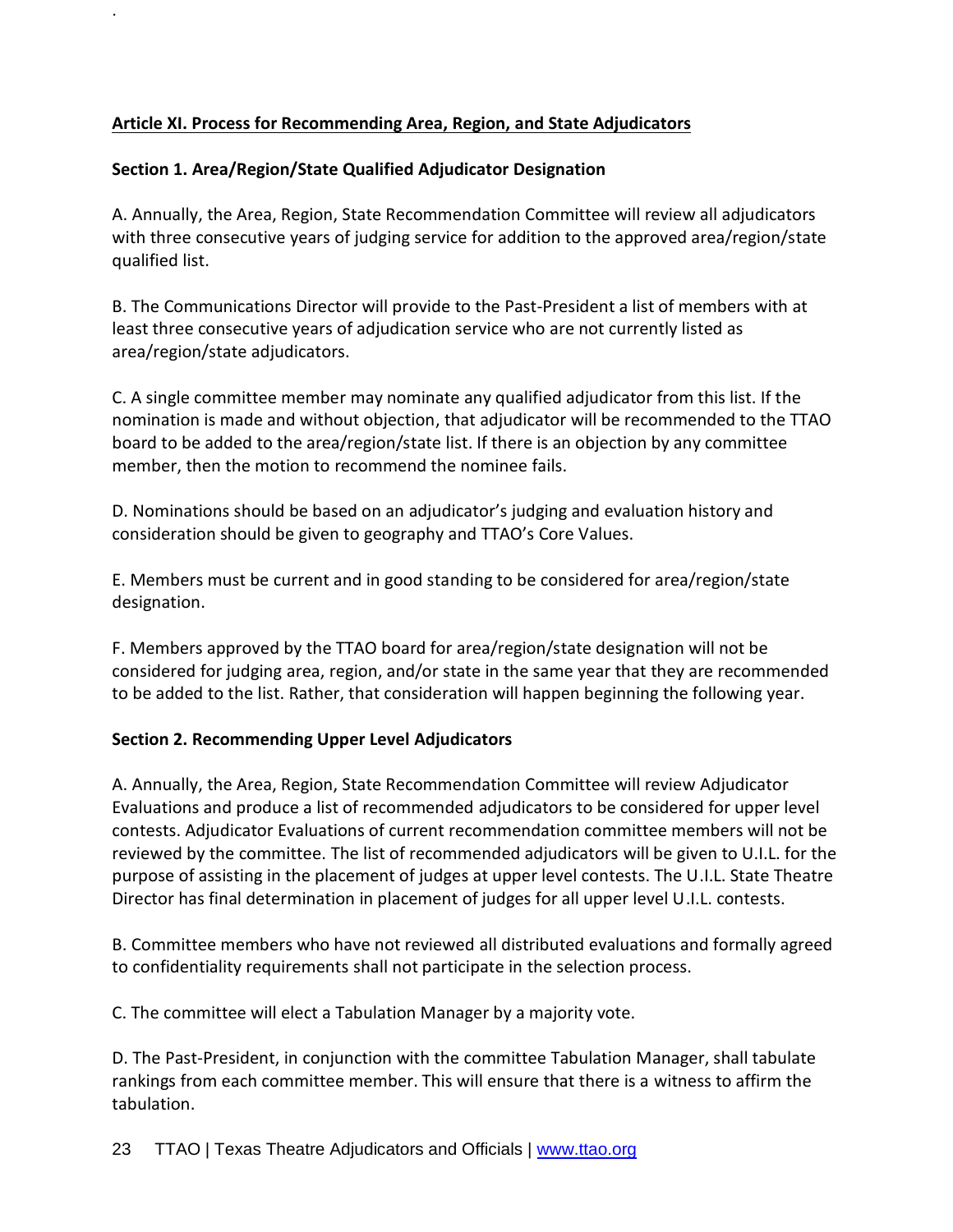E. Selections should be based on an adjudicator's judging history, as well as their current evaluations, and consideration should be given to geography and TTAO's Core Values. Committee members may contact the State Theatre Director if they wish to review an adjudicator's evaluations from previous years in order to make selections.

F. Members must be current and in good standing to be considered for upper level judging recommendation.

G. Committee members should let the Past-President know immediately if they are unable to fulfill their duties.

H. TTAO recommends to U.I.L. that adjudicators not be assigned to judge the state meet in consecutive years.

I. When the committee's work is complete, the Past-President will provide the following.

1. Recommendations for names to be added to area/region/state list to be delivered to the TTAO board for approval.

2. List of recommended judges for upper level contests with compiled voting data delivered to the U.I.L. State Theatre Director.

# **Section 3. Balloting of Area/Region/State Adjudicators**

.

A. After reviewing distributed Adjudicator Evaluations, each committee member will select up to 55 adjudicators from the current list of area/region/state judges provided by the Communications Director. Each committee member will only select up to 55 names; they will not be asked to rank judges. Each name selected will be a single vote for the adjudicator.

B. Voting members of the Area, Region, State Recommendation Committee in a given year will be removed from the list of voting considerations but will be included on the list to the U.I.L. State Theatre Director as automatically recommended for consideration to judge area and/or region in the upcoming year. As well, if the Past-President possesses area/region/state judging status, their name will also be removed from the list of voting considerations but will be included on the list to the U.I.L State Theatre Director as automatically recommended for consideration to judge appropriate upper-level contests in the upcoming year.

C. Selection of recommendations for area/region/state judging assignments should be based on an adjudicator's judging history, as well as their current evaluations, and consideration should be given to geography and TTAO's Core Values.

D. All voting members of the committee will formally acknowledge and agree to strict confidentiality requirements during the process before undertaking voting.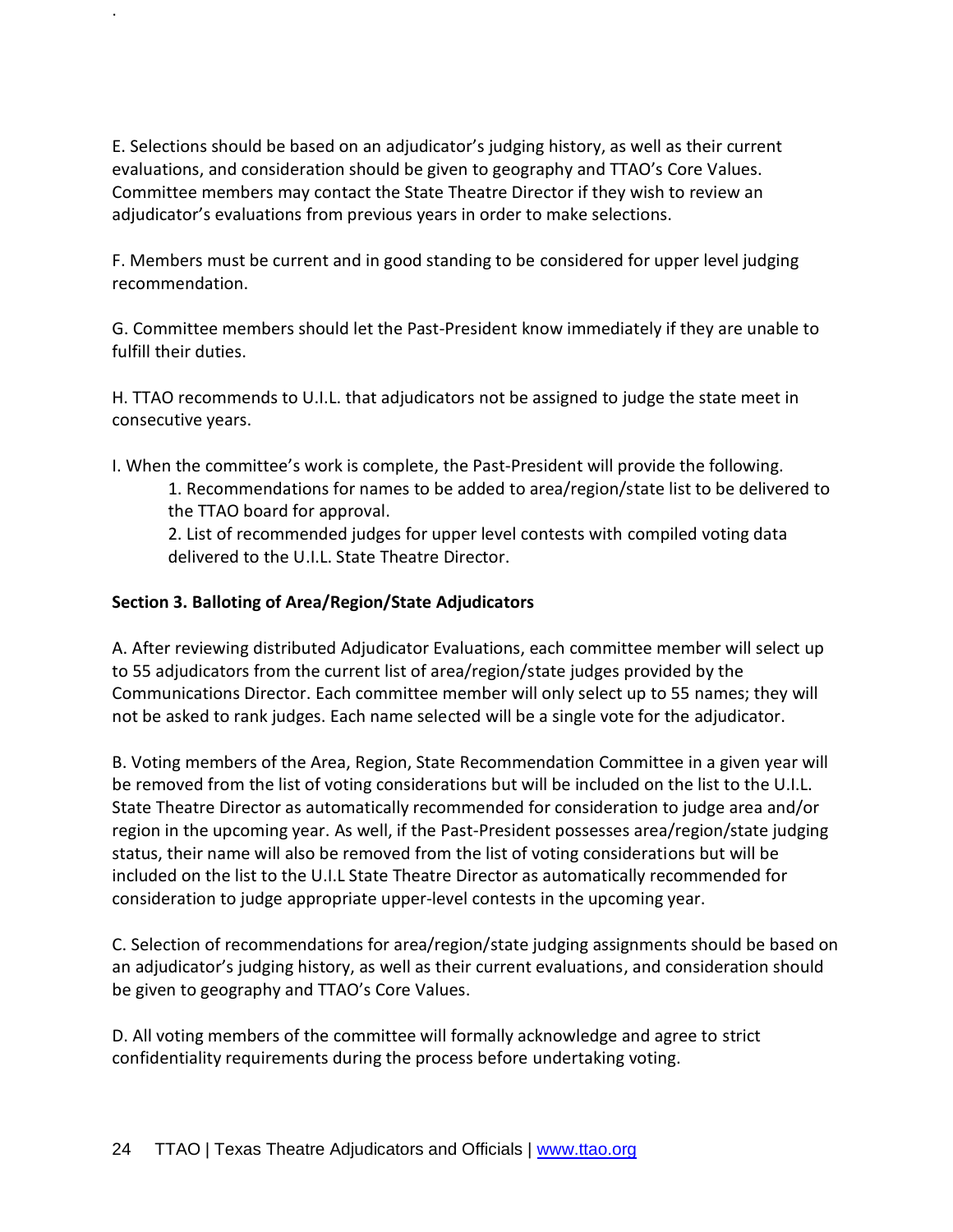E. The Past-President and Tabulation Manager will gather each ballot and start tabulation only after all eligible ballots are returned.

F. The Past-President and Tabulation Manager will tabulate how many votes each adjudicator from the list received.

G. The Past-President and Tabulation Manager will rank this list of adjudicators from the highest vote total to the lowest vote total. Adjudicators who are tied in votes will be listed alphabetically.

H. The Past-President and Tabulation Manager will then provide the list of ranked judges and the vote totals to the U.I.L. State Theatre Director.

# **Article XII: Budget Policies, Expenses, and Banking Procedures**

# **Section 1. Annual Budget Request**

.

A. TTAO President presents the Annual Budget Request to the Board of Directors for discussion and approval at the fall meeting.

B. The Annual Budget Request should minimally include the following.

1. Adjudicator and Contest Manager Training expenses (travel, lodging, food, and materials for the President-Elect and Trainers, as well as for any adjudicators that TTAO funds on the judging panel at a contest in which an Adjudicator Training takes place.

2. Scholarships/Awards (in consultation with the Past-President).

3. Administrative overhead expenses relating to communications and secretarial duties (media, website, internet, applications and maintenance, materials, fees and business expenses relating to administration).

- 4. Board of Directors travel and business related expenses.
- 5. Operations.
- 6. Accounting.
- 7. Bank and PayPal fees.
- 8. Materials, postage, and mailings.
- 9. Business registration fees, i.e. insurance.
- 10. Salaries for vendors as needed.
- 11. Any other anticipated expense in the coming year.

C. Once the budget is approved by the board, no approval is necessary to spend the funds listed in the budget. Any expense outside the adopted budget must be approved by the board except for purchases up to \$500 by or approved by the President that is agreed to by the Treasurer.